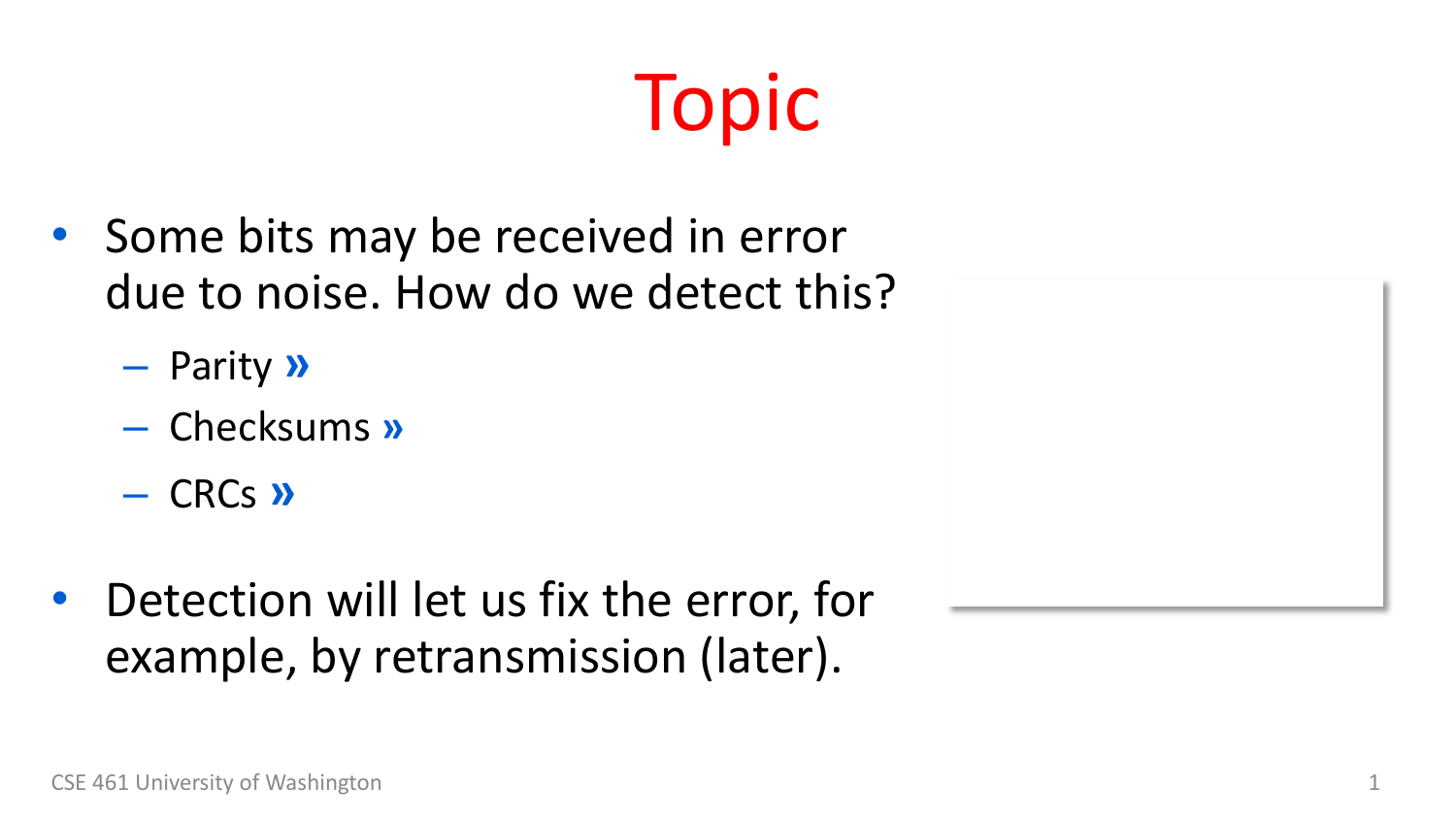## Simple Error Detection – Parity Bit

- Take D data bits, add 1 check bit that is the sum of the D bits
	- Sum is modulo 2 or XOR

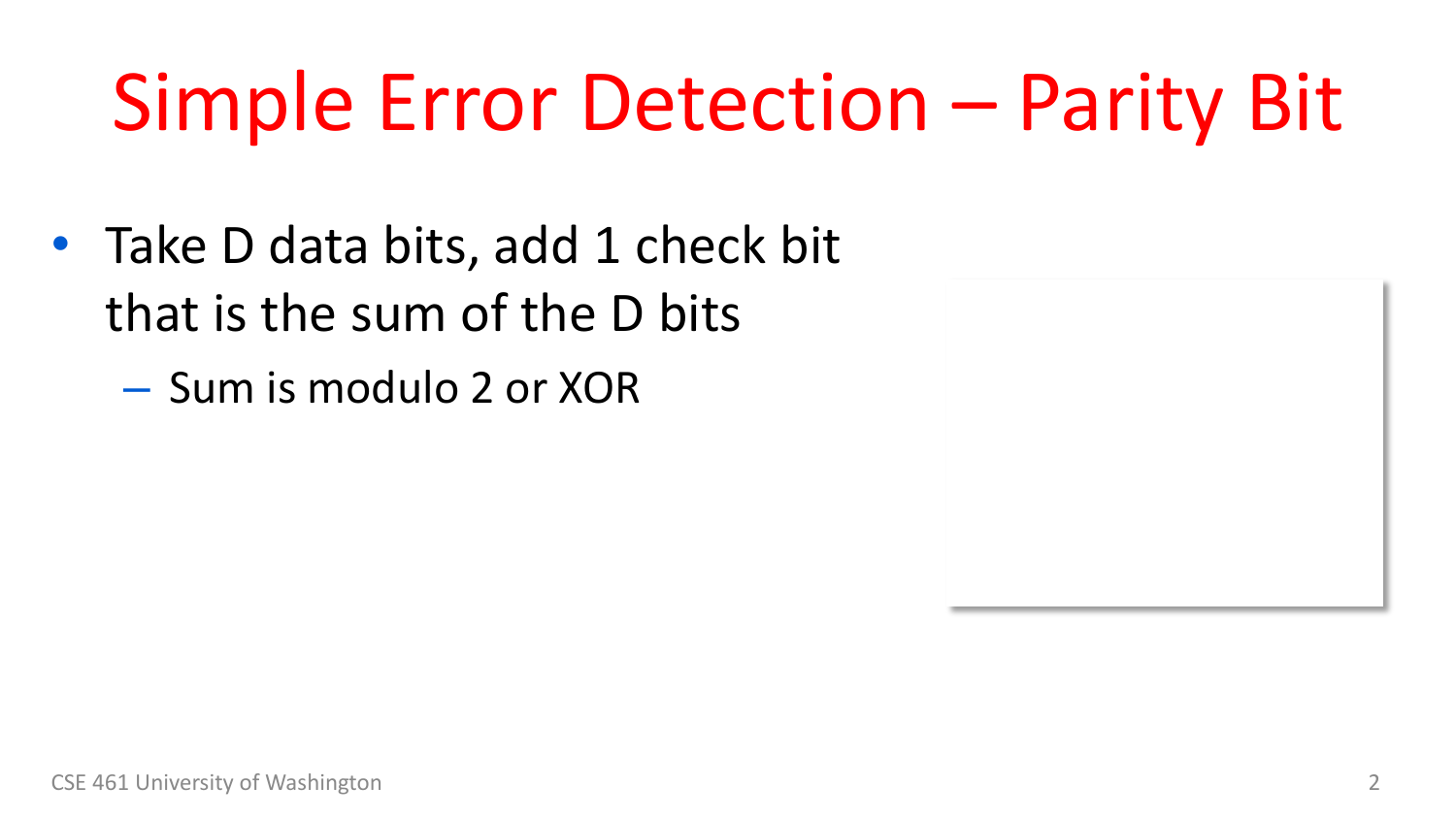## Parity Bit (2)

- How well does parity work?
	- What is the distance of the code?

– How many errors will it detect/correct?

• What about larger errors?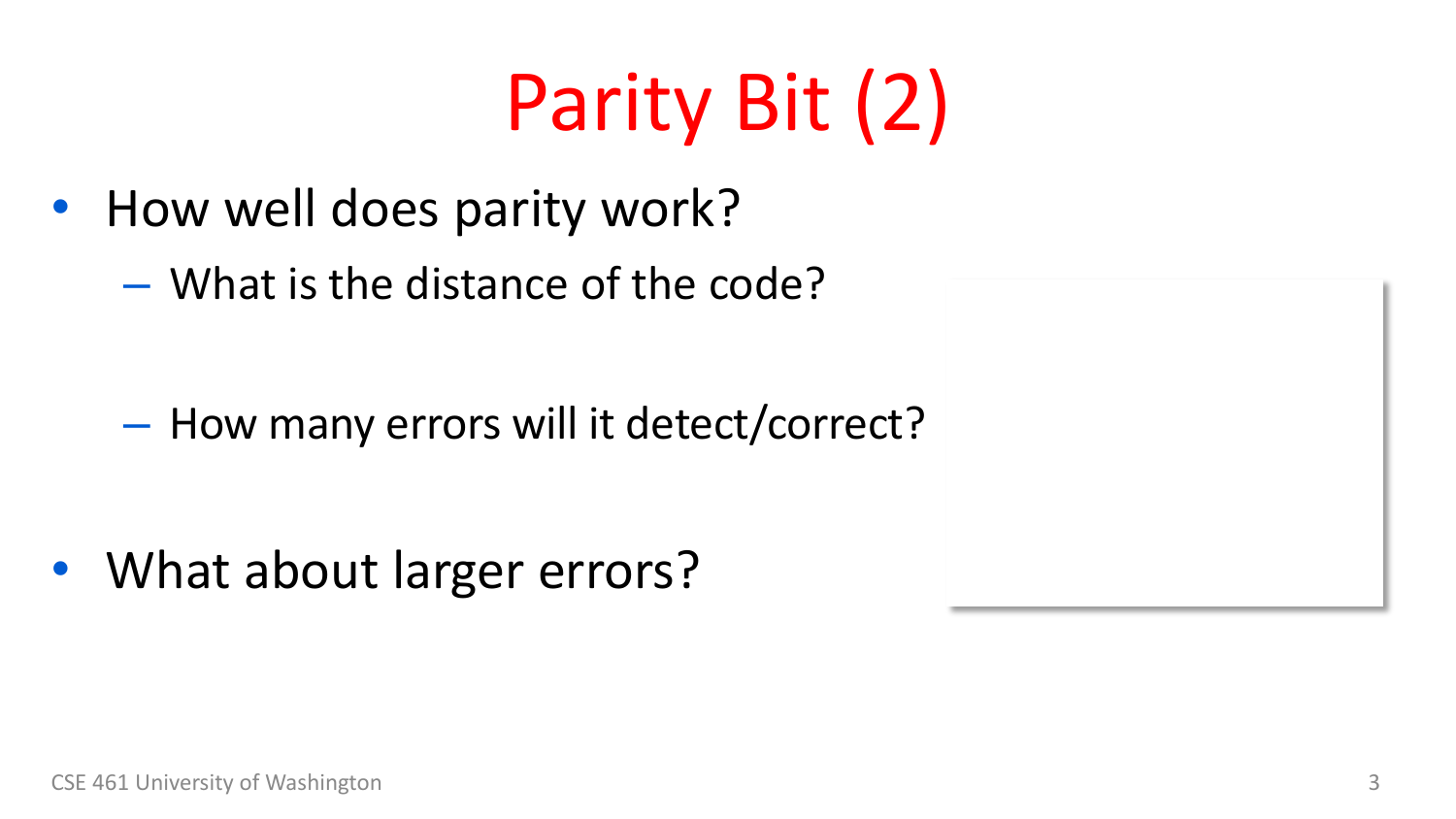#### Checksums

- Idea: sum up data in N-bit words
	- Widely used in, e.g., TCP/IP/UDP

| 1500 bytes | $ 16 \text{ bits} $ |
|------------|---------------------|
|------------|---------------------|

• Stronger protection than parity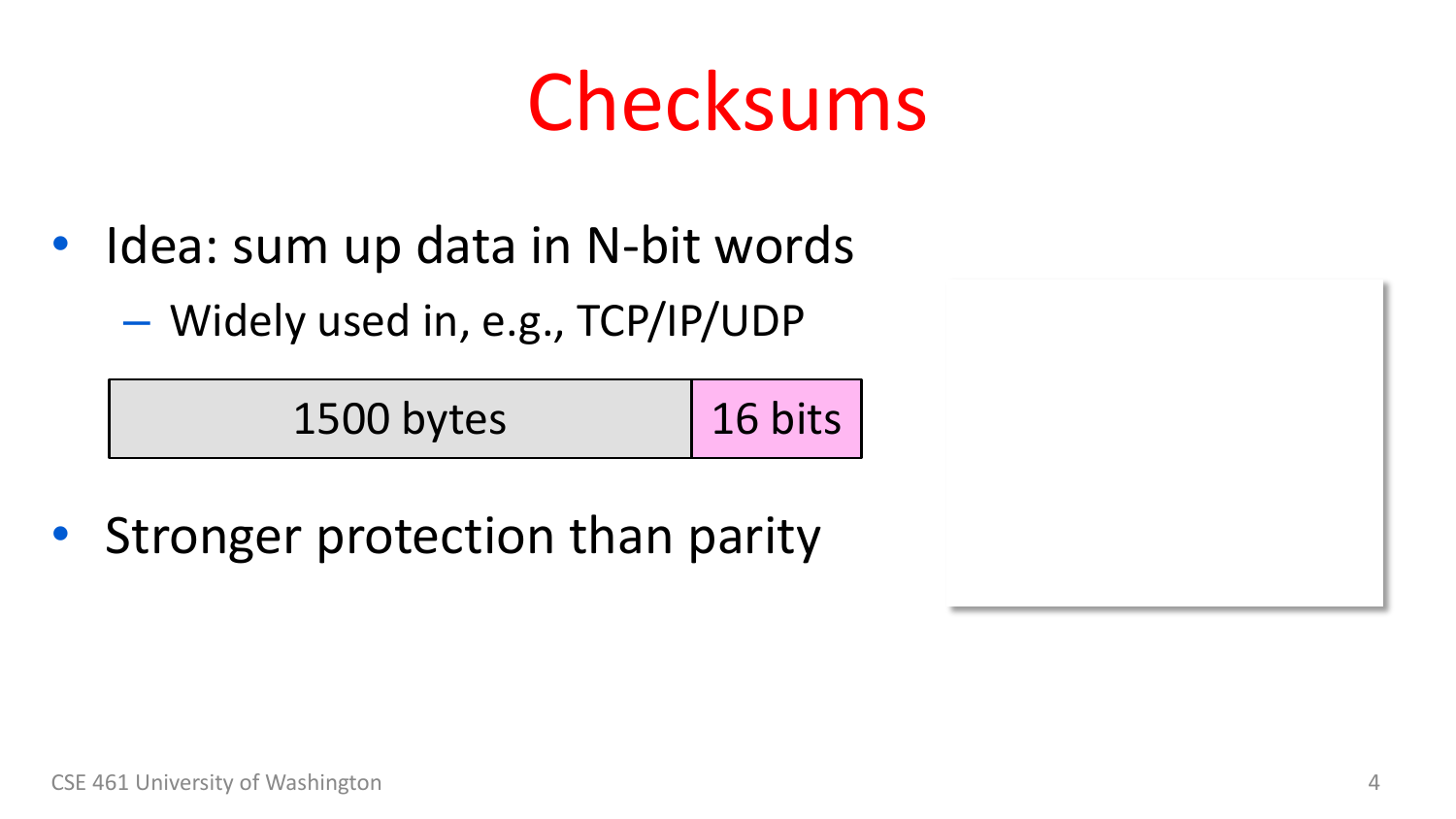#### Internet Checksum

- Sum is defined in 1s complement arithmetic (must add back carries)
	- And it's the negative sum
- "*The checksum field is the 16 bit one's complement of the one's complement sum of all 16 bit words …*" – RFC 791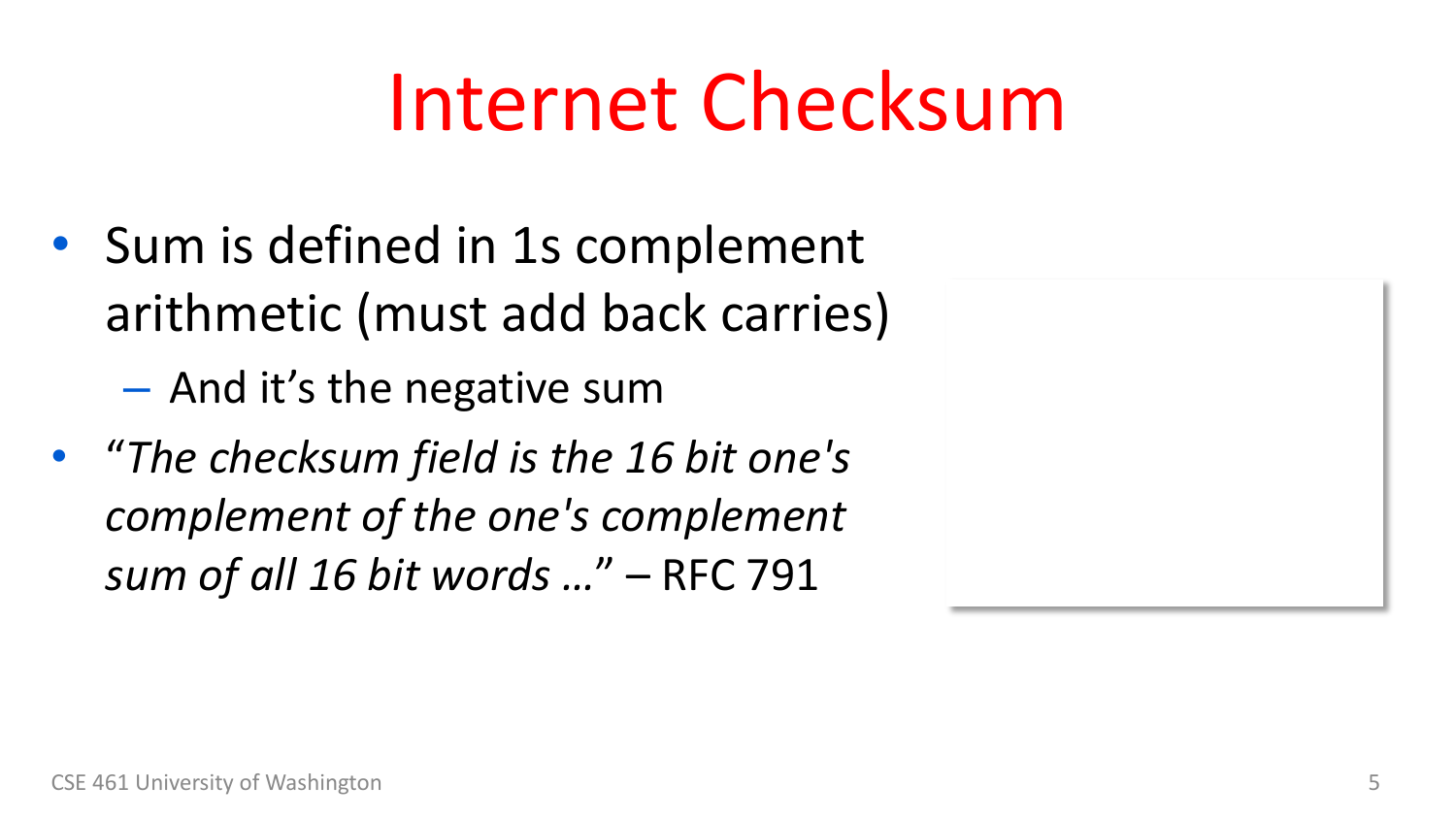#### Internet Checksum (2)

Sending:

- 1. Arrange data in 16-bit words 2. Put zero in checksum position, add
- 3. Add any carryover back to get 16 bits

4. Negate (complement) to get sum

**0001 f203 f4f5 f6f7**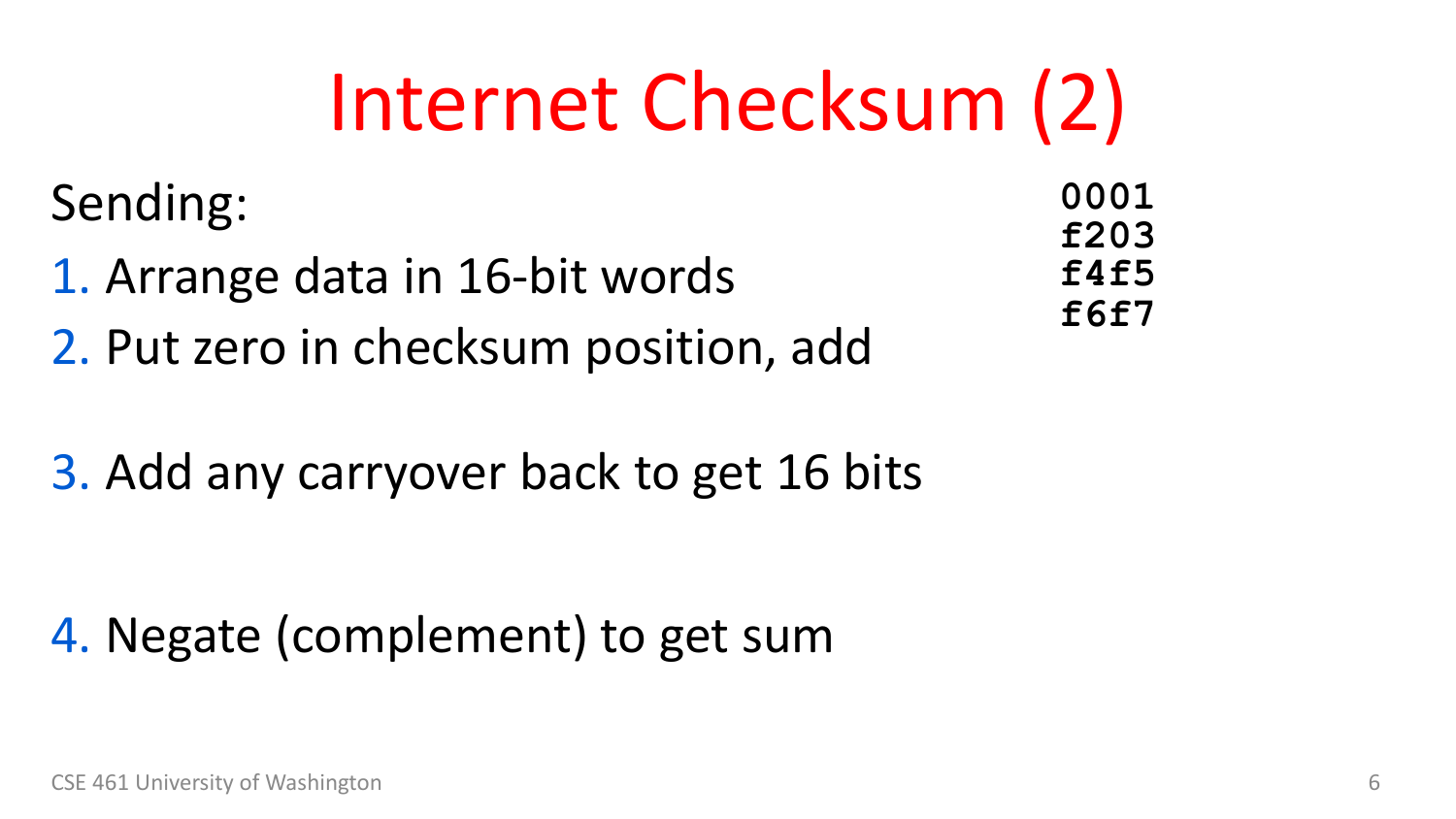#### Internet Checksum (3)

Sending:

1. Arrange data in 16-bit words 2. Put zero in checksum position, add

3. Add any carryover back to get 16 bits

4. Negate (complement) to get sum

| 0001<br>f203<br>f4f5<br>f6f7<br>$+ (0000)$ |
|--------------------------------------------|
|                                            |
| 2ddf0                                      |
| J<br>ddf0<br>2<br>╉                        |
|                                            |
| ddf2                                       |
|                                            |
| 220d                                       |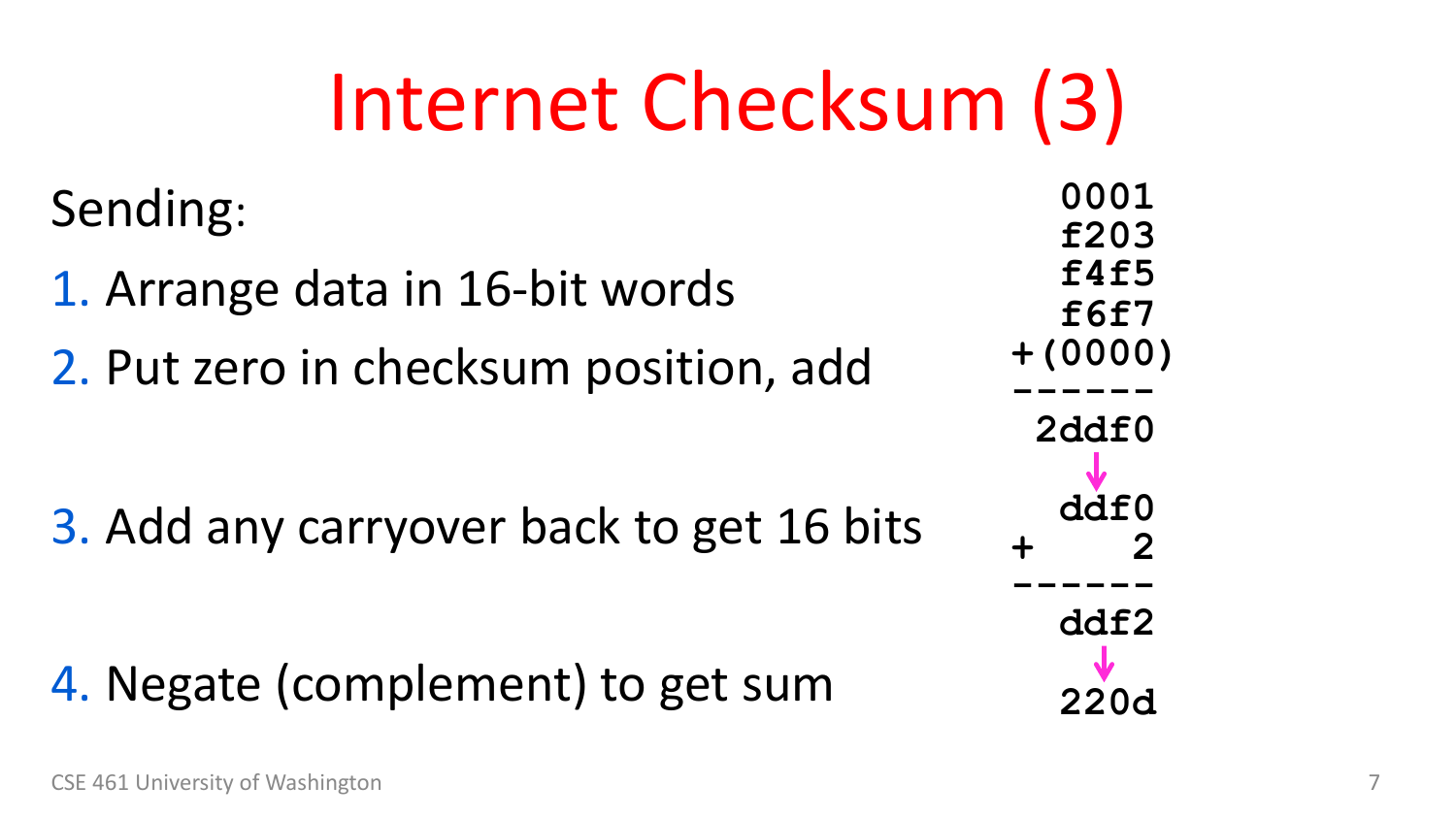#### Internet Checksum (4)

Receiving:

1.Arrange data in 16-bit words 2.Checksum will be non-zero, add

**0001 f203 f4f5 f6f7 + 220d ------**

3.Add any carryover back to get 16 bits

#### 4.Negate the result and check it is 0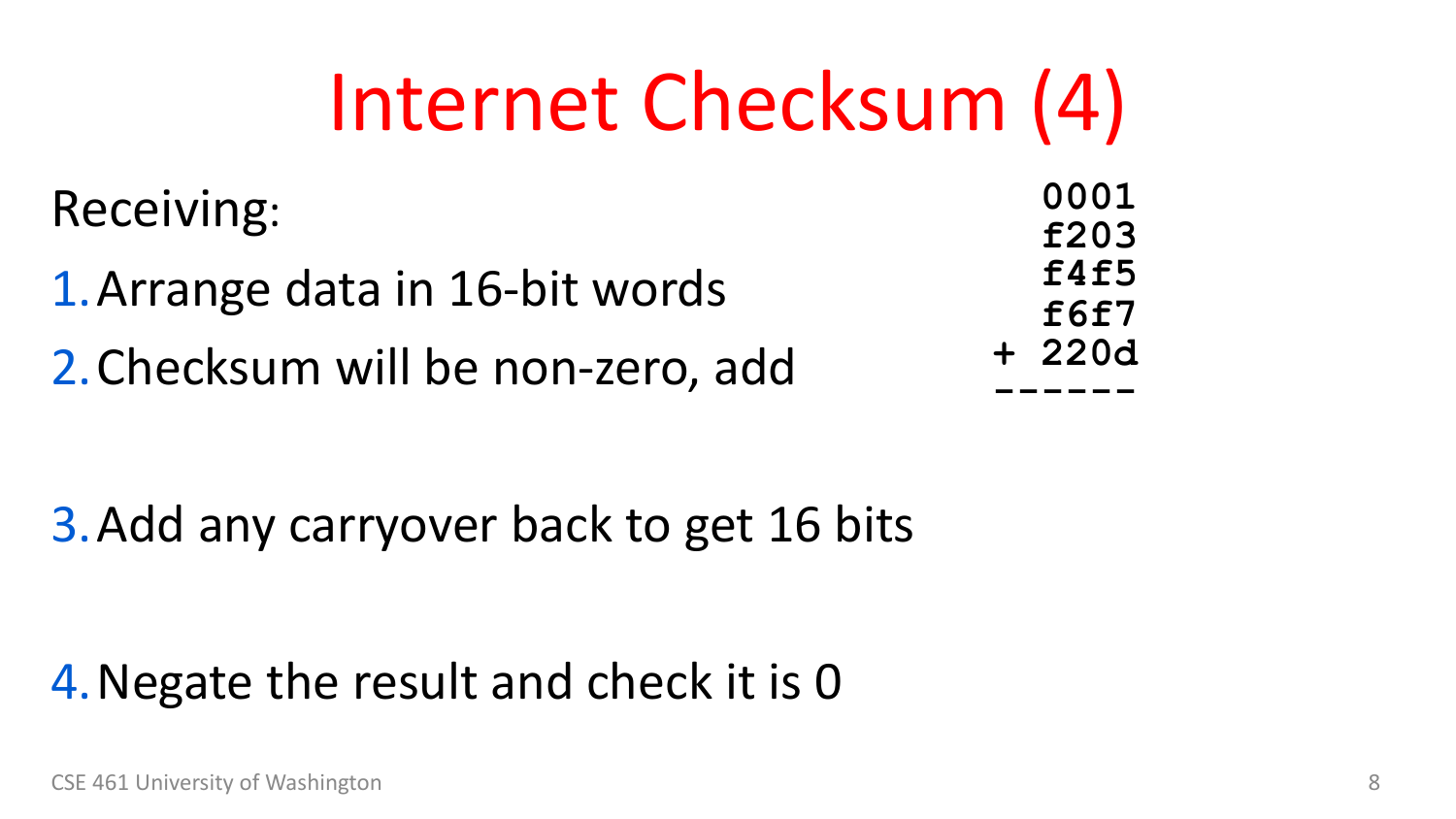#### Internet Checksum (5)

Receiving:

1.Arrange data in 16-bit words 2.Checksum will be non-zero, add

3.Add any carryover back to get 16 bits

4.Negate the result and check it is 0

| $\mathbf{I}$                         |  |
|--------------------------------------|--|
| 0001<br>f203<br>f4f5<br>f6f7<br>220d |  |
| 2fffd                                |  |
| fffd<br>2                            |  |
| ffff                                 |  |
|                                      |  |
| 0000                                 |  |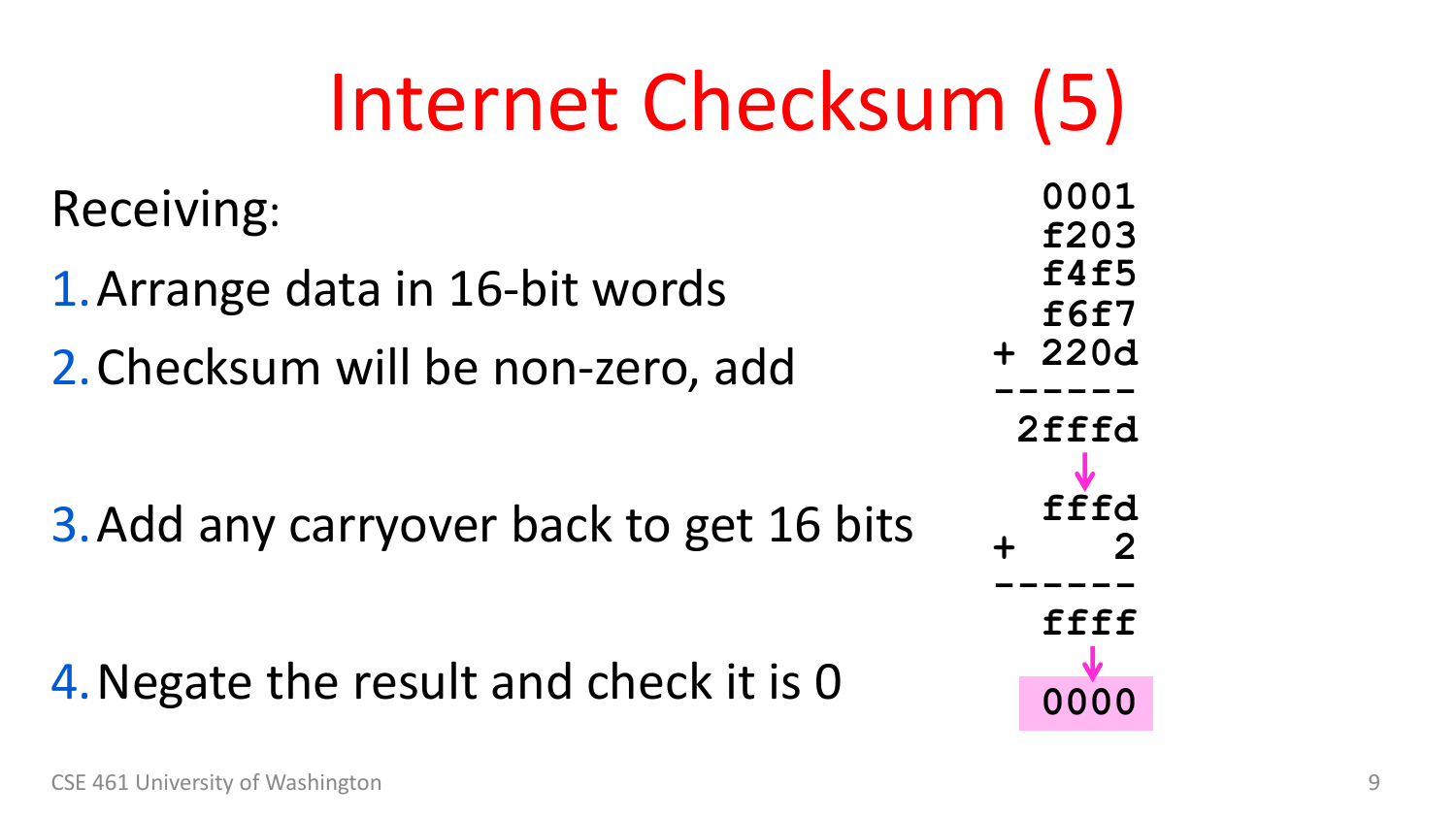## Internet Checksum (6)

- How well does the checksum work?
	- What is the distance of the code?
	- How many errors will it detect/correct?

• What about larger errors?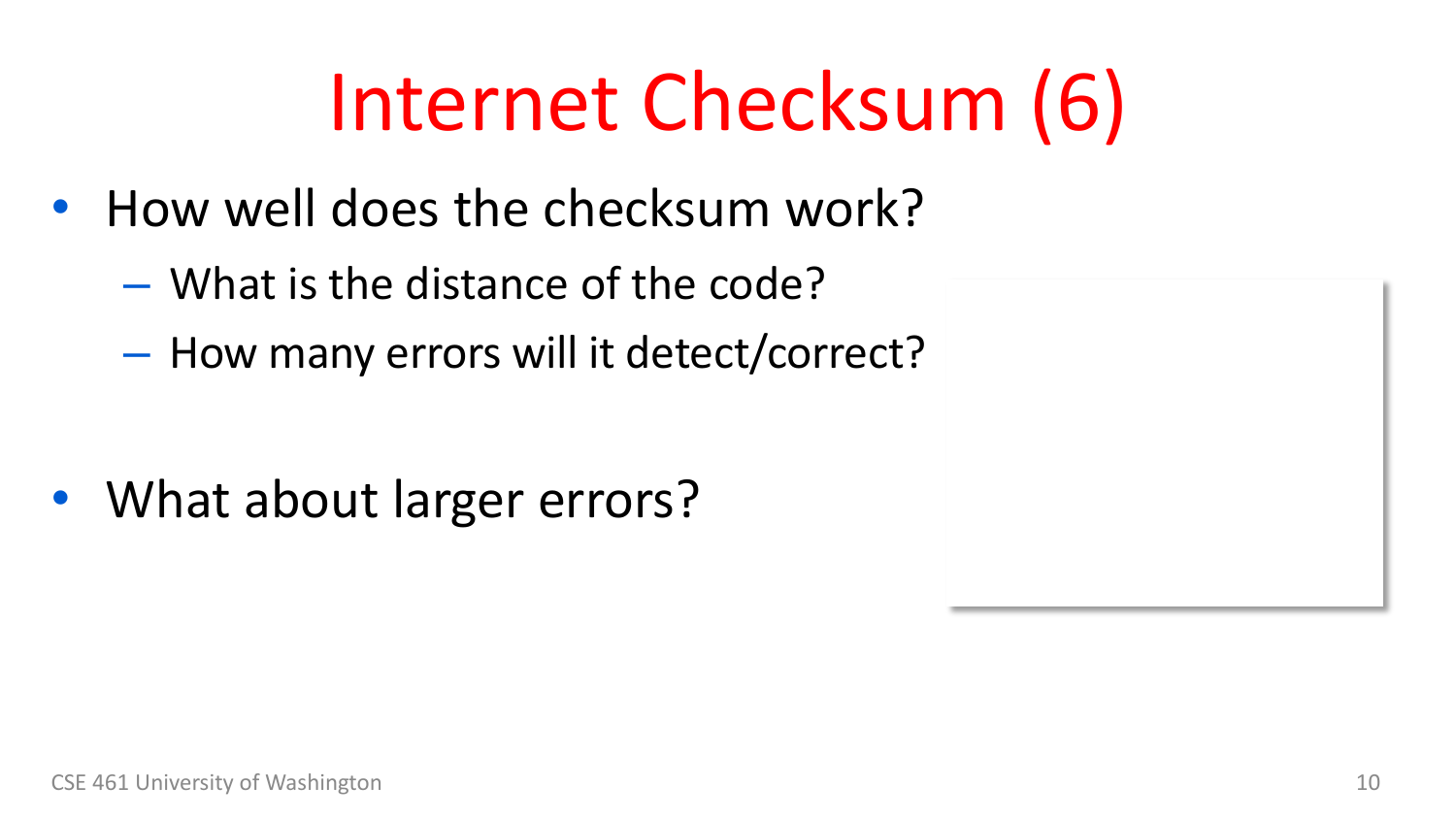# Cyclic Redundancy Check (CRC)

- Even stronger protection
	- Given n data bits, generate k check bits such that the n+k bits are evenly divisible by a generator C
- Example with numbers:
	- $n = 302$ ,  $k =$  one digit,  $C = 3$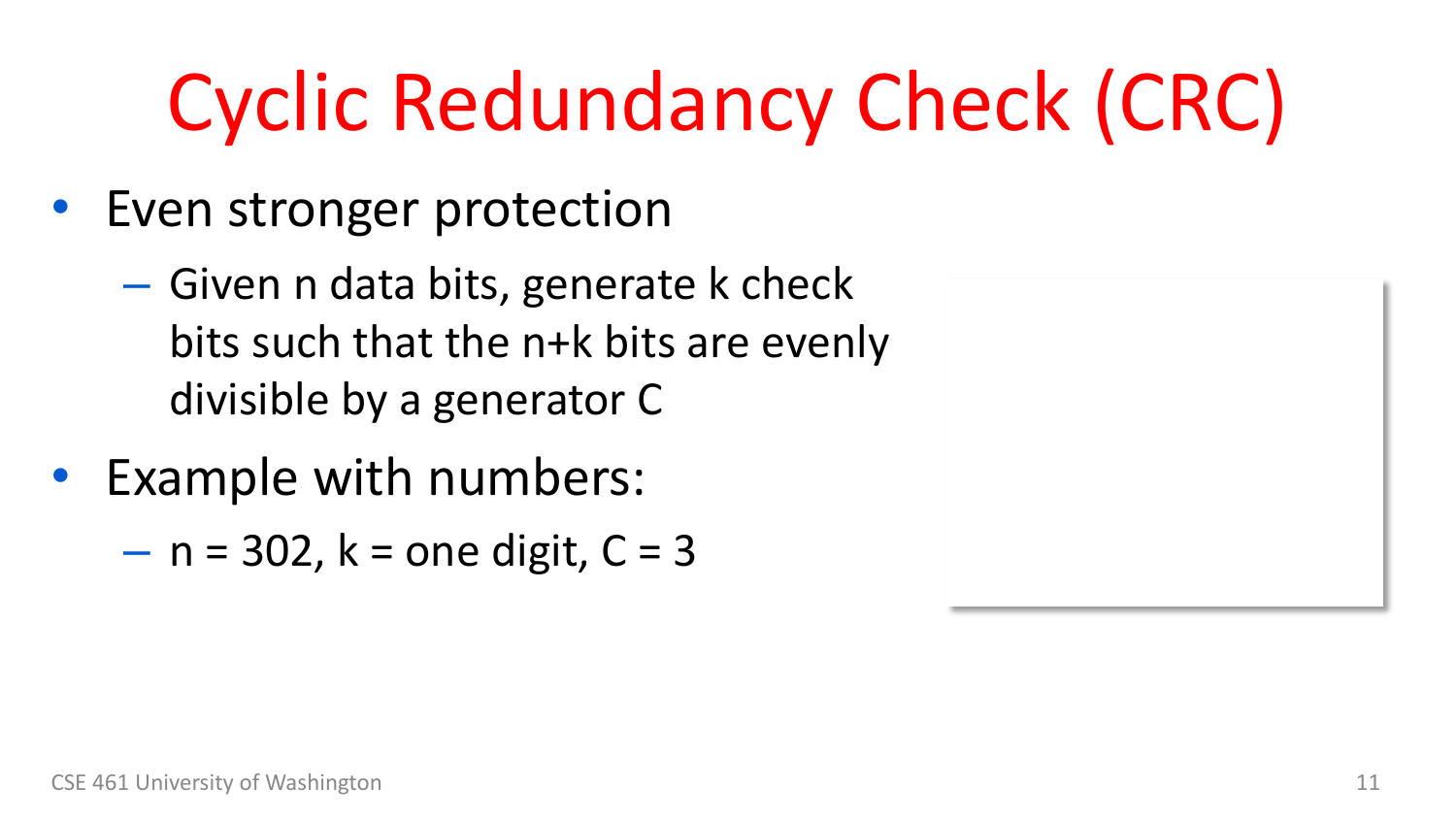# CRCs (2)

- The catch:
	- It's based on mathematics of finite fields, in which "numbers" represent polynomials

$$
-
$$
 e.g, 10011010 is  $x^7 + x^4 + x^3 + x^1$ 

- What this means:
	- We work with binary values and operate using modulo 2 arithmetic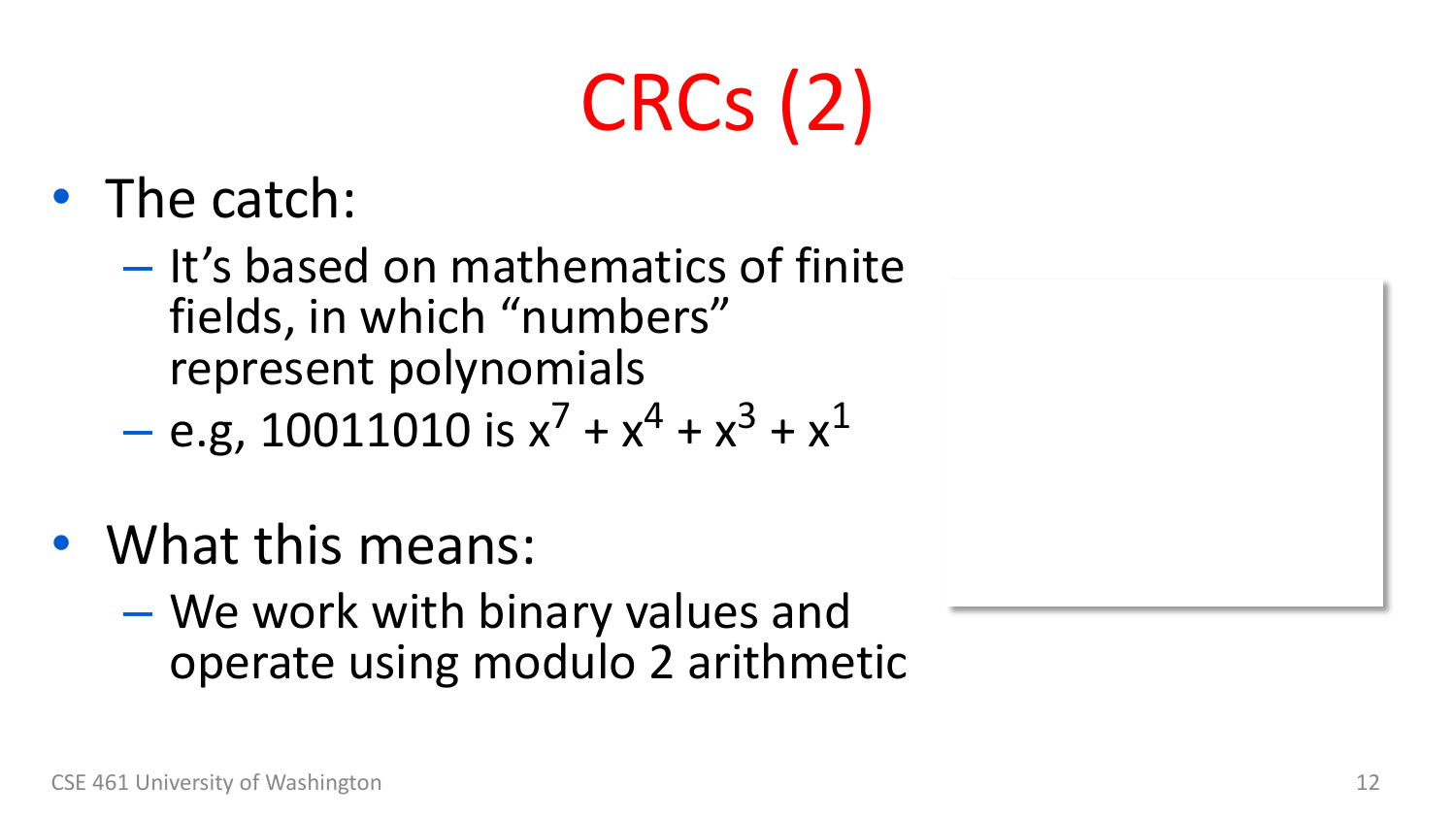# CRCs (3)

- Send Procedure:
- Extend the n data bits with k zeros
- 2. Divide by the generator value C
- 3. Keep remainder, ignore quotient
- 4. Adjust k check bits by remainder
- Receive Procedure:
- 1. Divide and check for zero remainder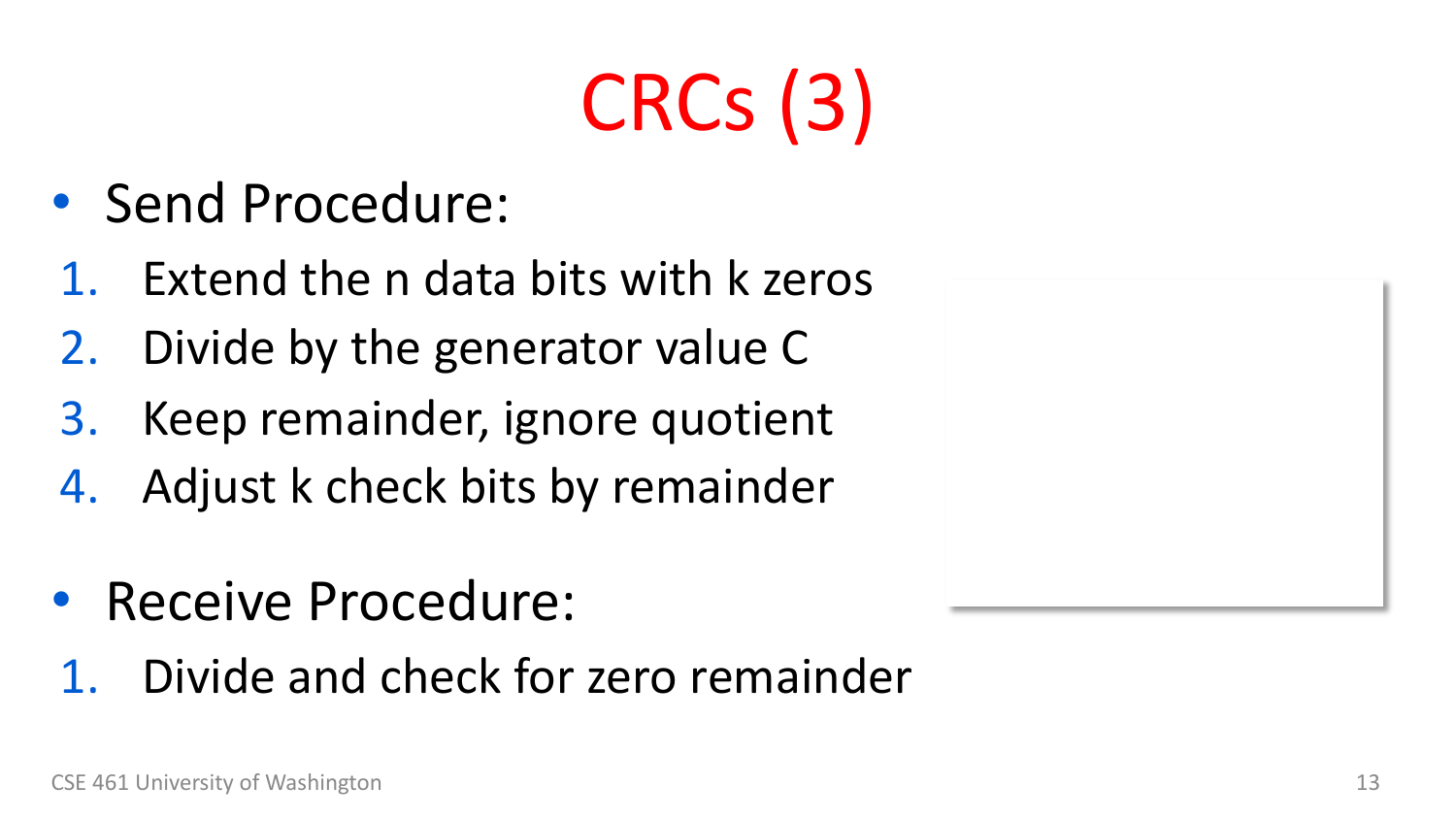## CRCs (4)

Data bits: 1101011111 1 0 0 1 1 1 1 0 1 0 1 1 1 1 1

Check bits:  $C(x)=x^4+x^1+1$  $C = 10011$  $k = 4$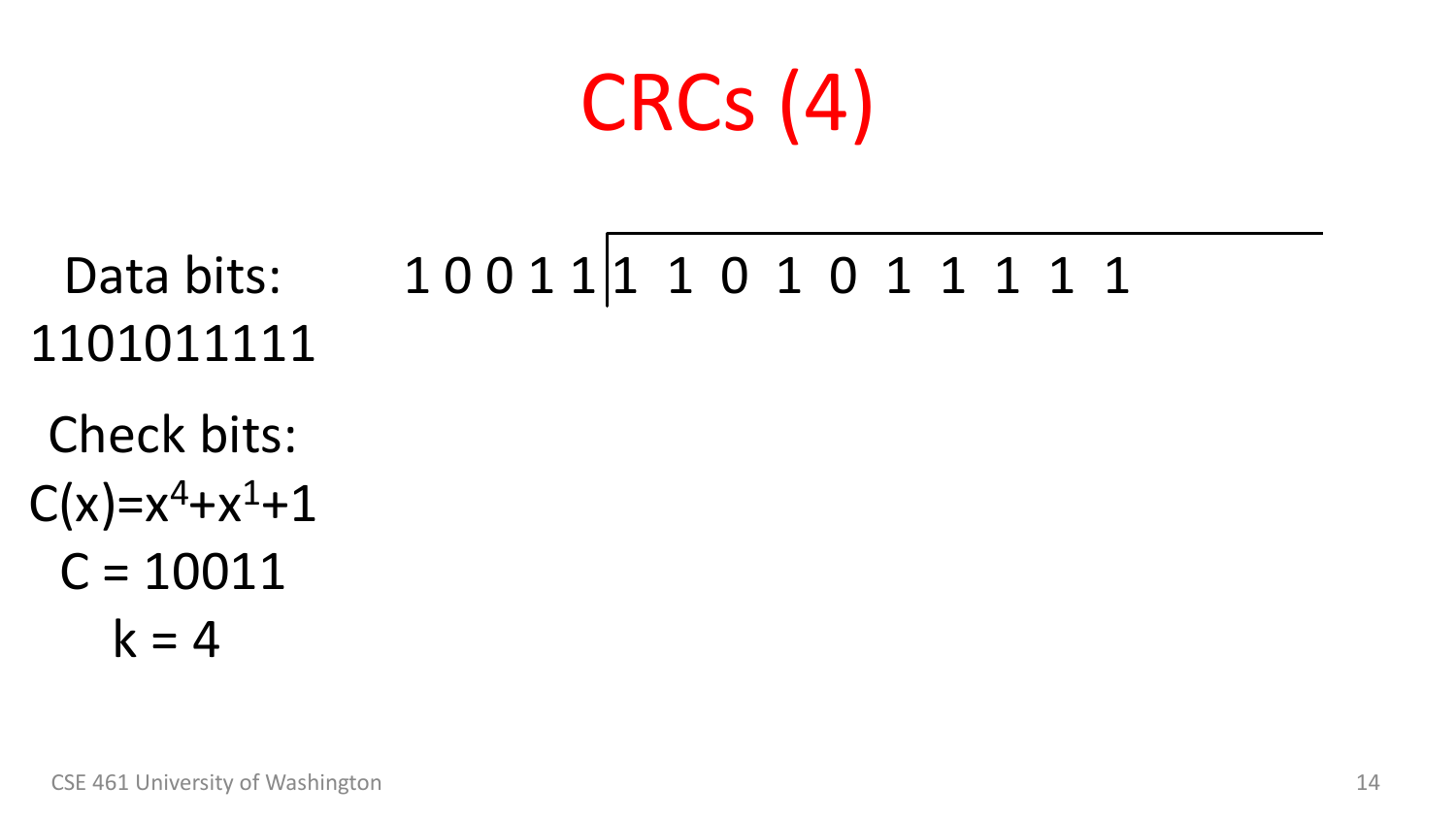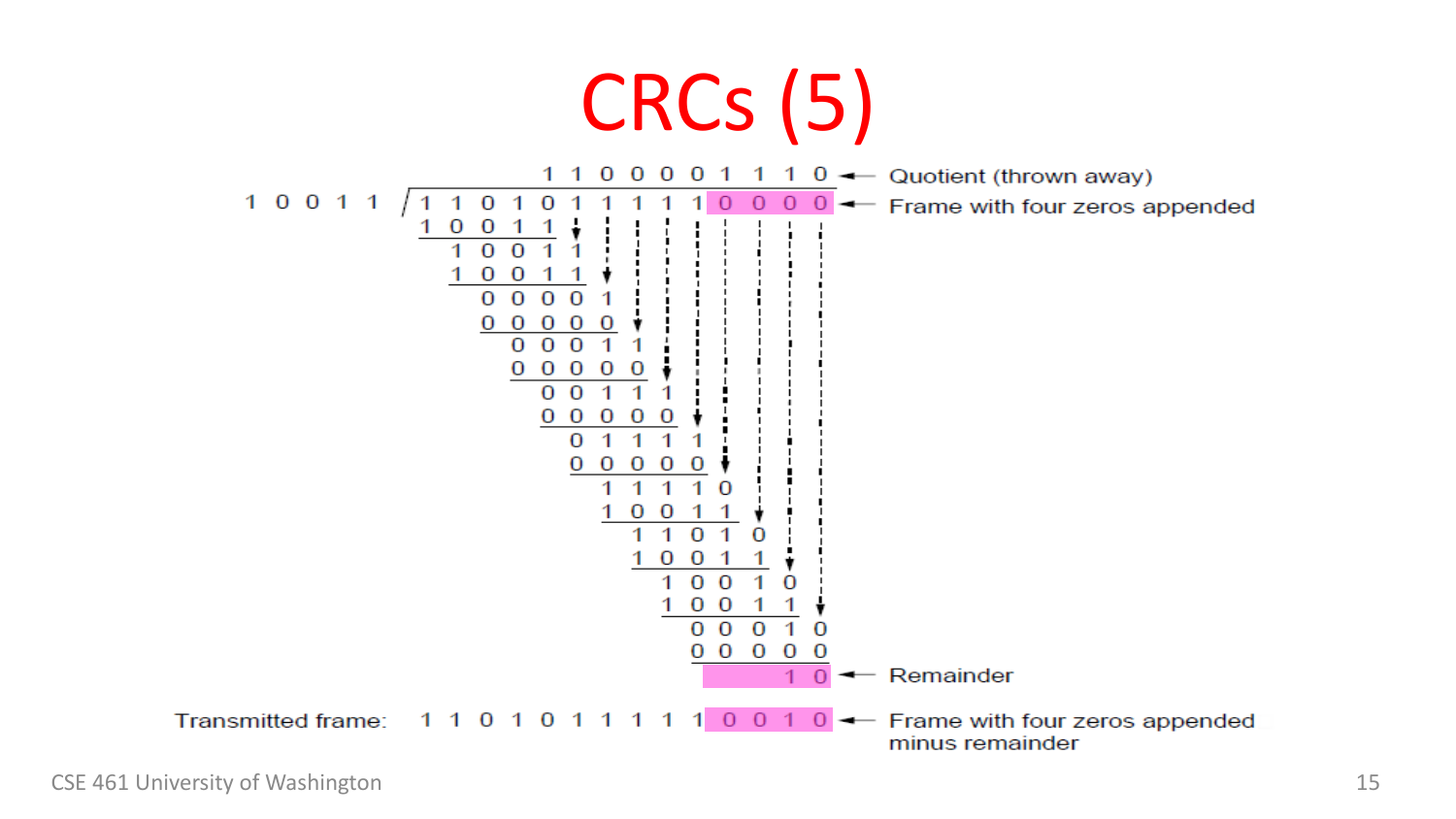# CRCs (6)

- Protection depend on generator
	- Standard CRC-32 is 10000010 01100000 10001110 110110111
- Properties:
	- HD=4, detects up to triple bit errors
	- Also odd number of errors
	- And bursts of up to k bits in error
	- Not vulnerable to systematic errors like checksums

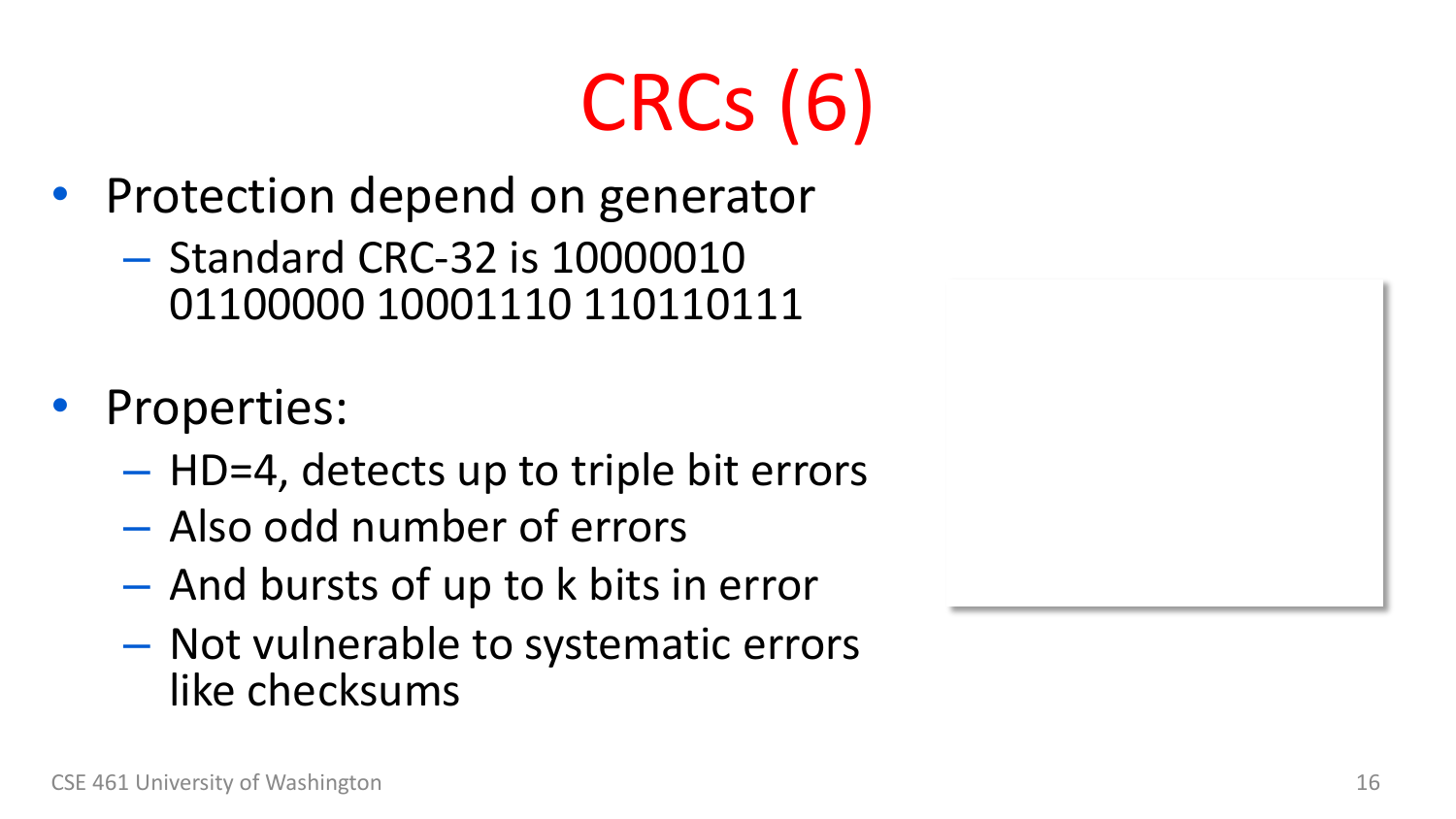#### Error Detection in Practice

- CRCs are widely used on links
	- Ethernet, 802.11, ADSL, Cable …
- Checksum used in Internet
	- IP, TCP, UDP … but it is weak
- Parity
	- Is little used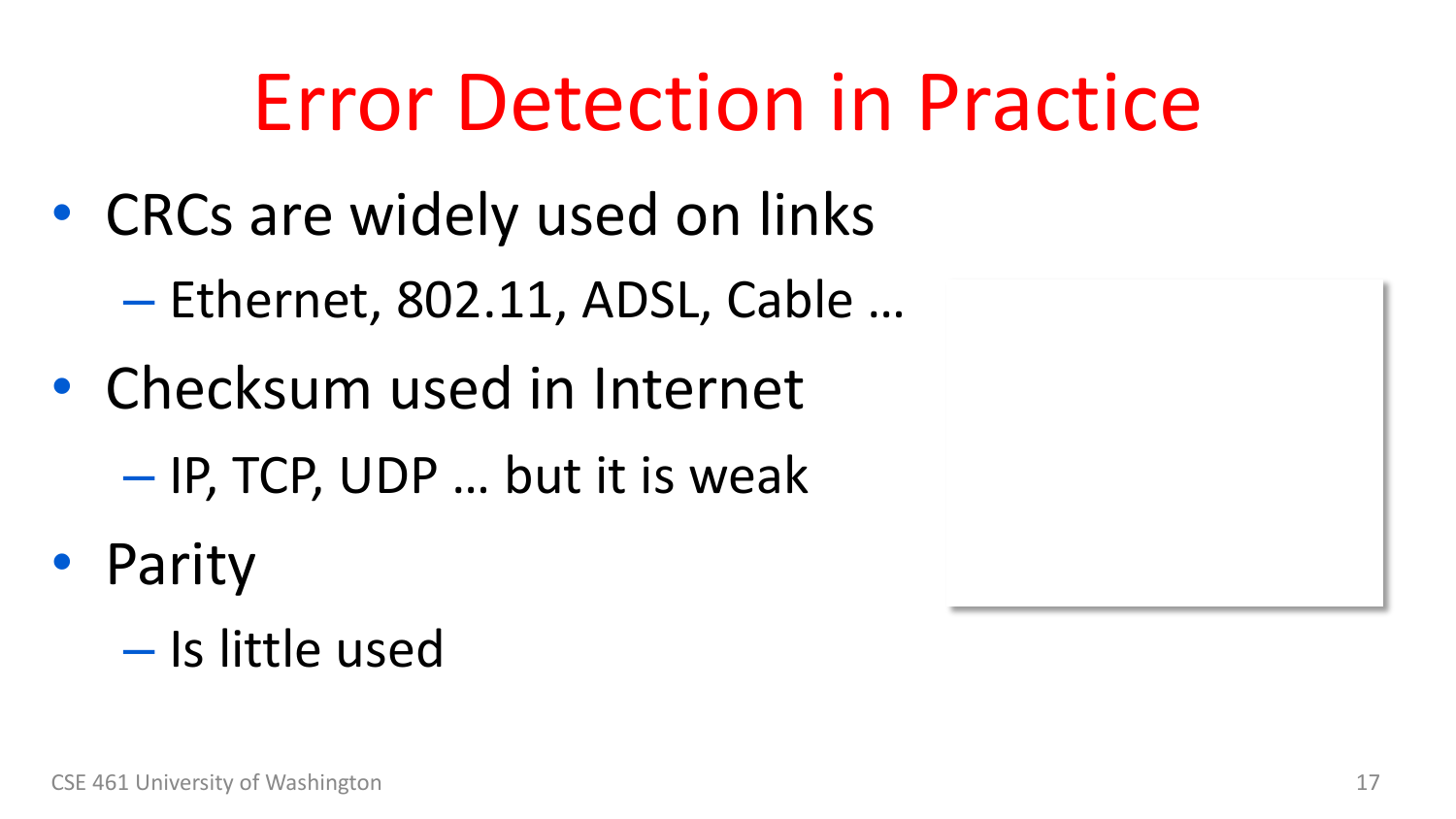#### Topic

- Some bits may be received in error due to noise. How do we fix them?
	- Hamming code **»**
	- Other codes **»**
- And why should we use detection when we can use correction?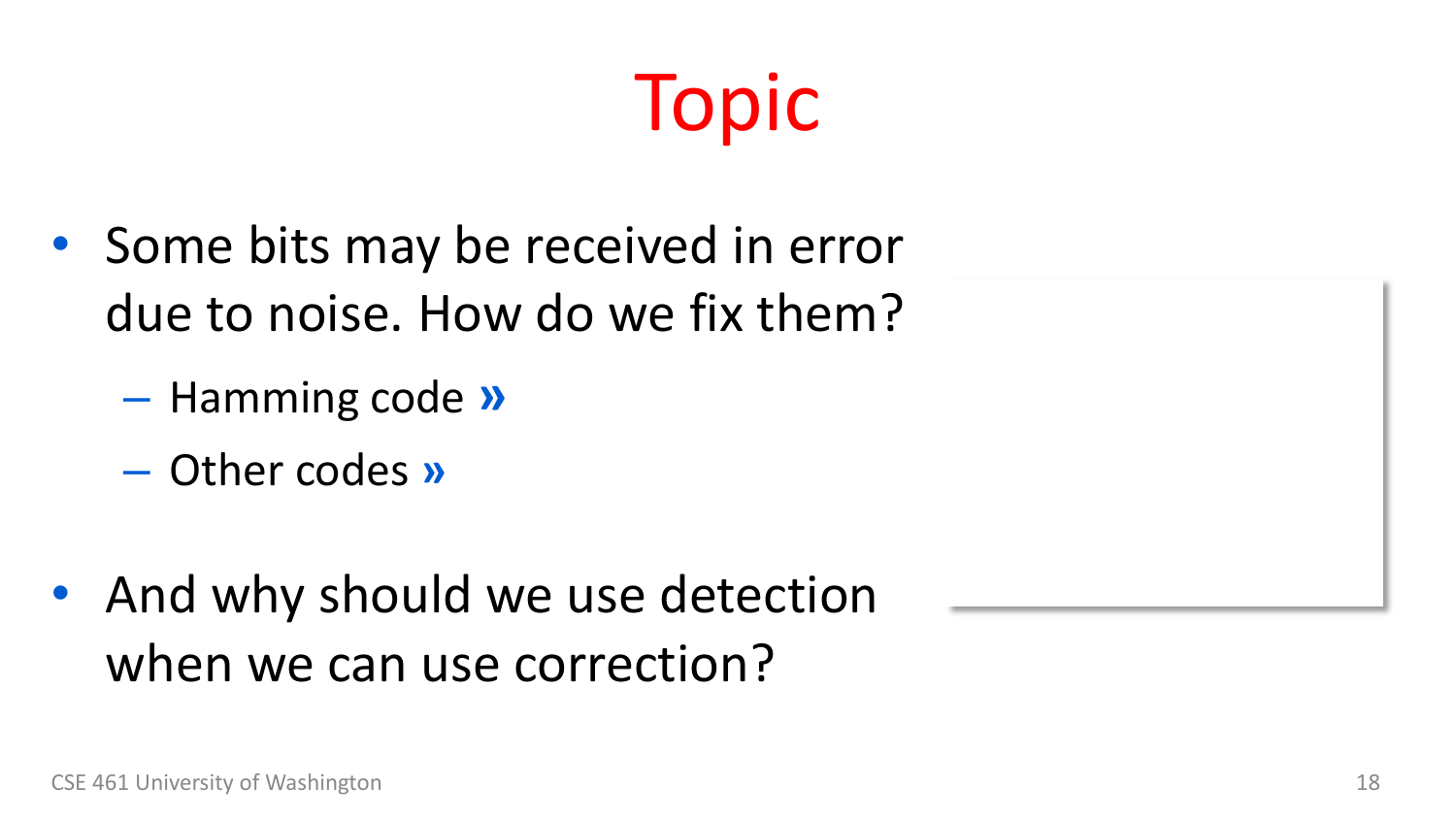## Why Error Correction is Hard

- If we had reliable check bits we could use them to narrow down the position of the error
	- Then correction would be easy
- But error could be in the check bits as well as the data bits!
	- Data might even be correct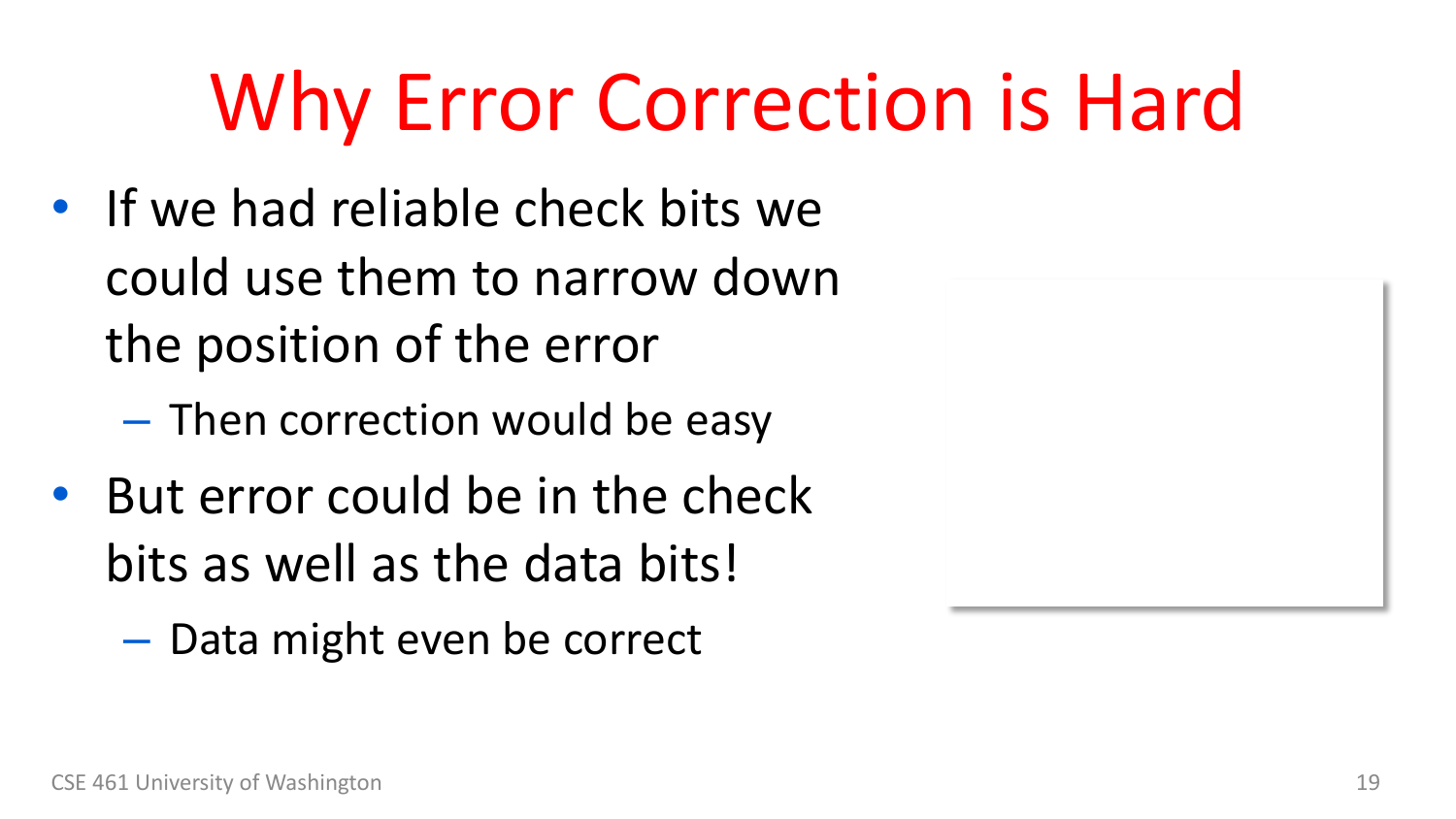## Intuition for Error Correcting Code

- Suppose we construct a code with a Hamming distance of at least 3
	- Need ≥3 bit errors to change one valid codeword into another
	- Single bit errors will be closest to a unique valid codeword
- If we assume errors are only 1 bit, we can correct them by mapping an error to the closest valid codeword
	- $-$  Works for d errors if HD  $\geq 2d + 1$

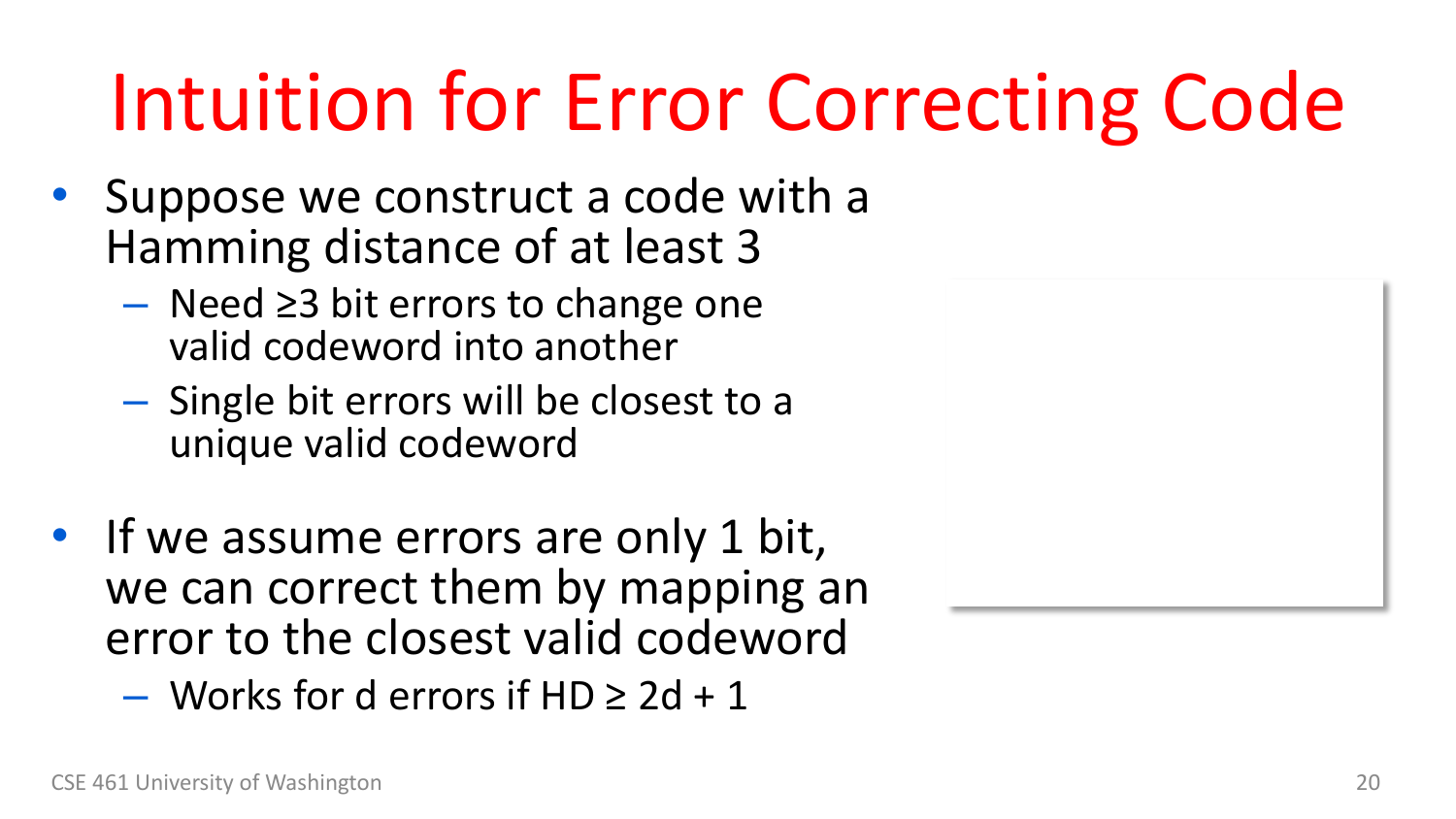# Intuition (2)

• Visualization of code:

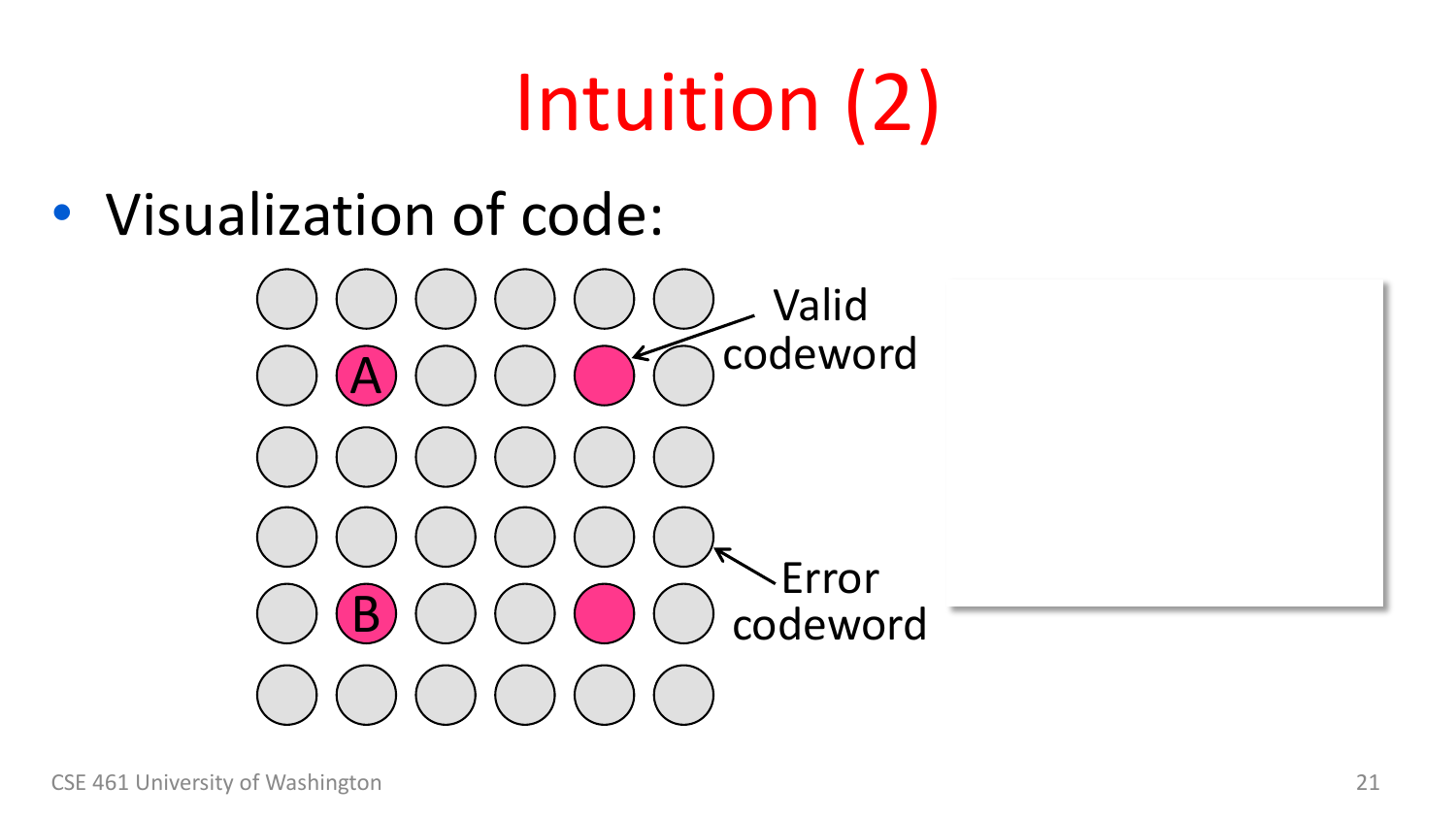# Intuition (3)

• Visualization of code:

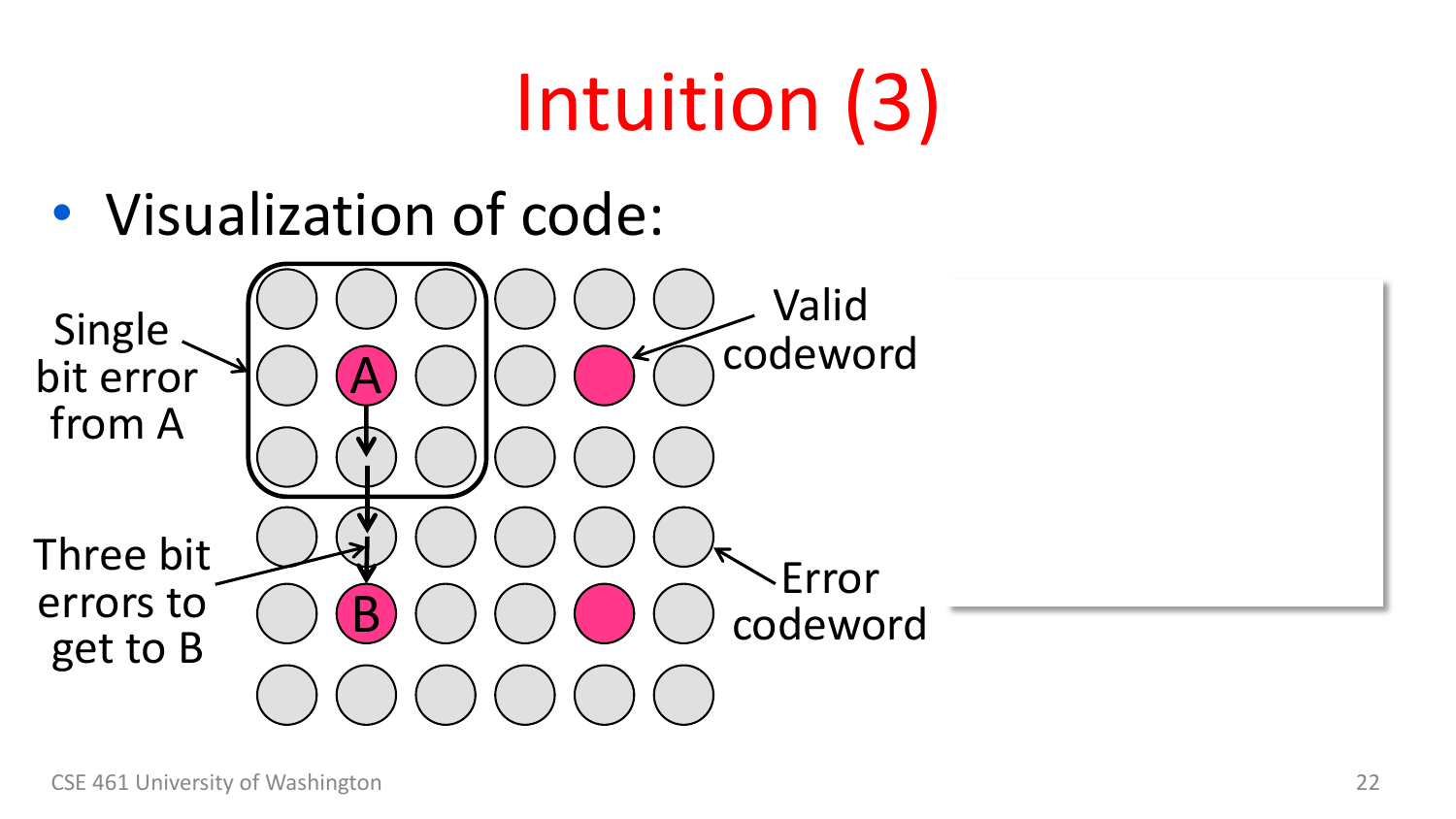## Hamming Code

- Gives a method for constructing a code with a distance of 3
	- Uses  $n = 2^k k 1$ , e.g., n=4, k=3
	- Put check bits in positions p that are powers of 2, starting with position 1
	- Check bit in position p is parity of positions with a p term in their values
- Plus an easy way to correct [soon]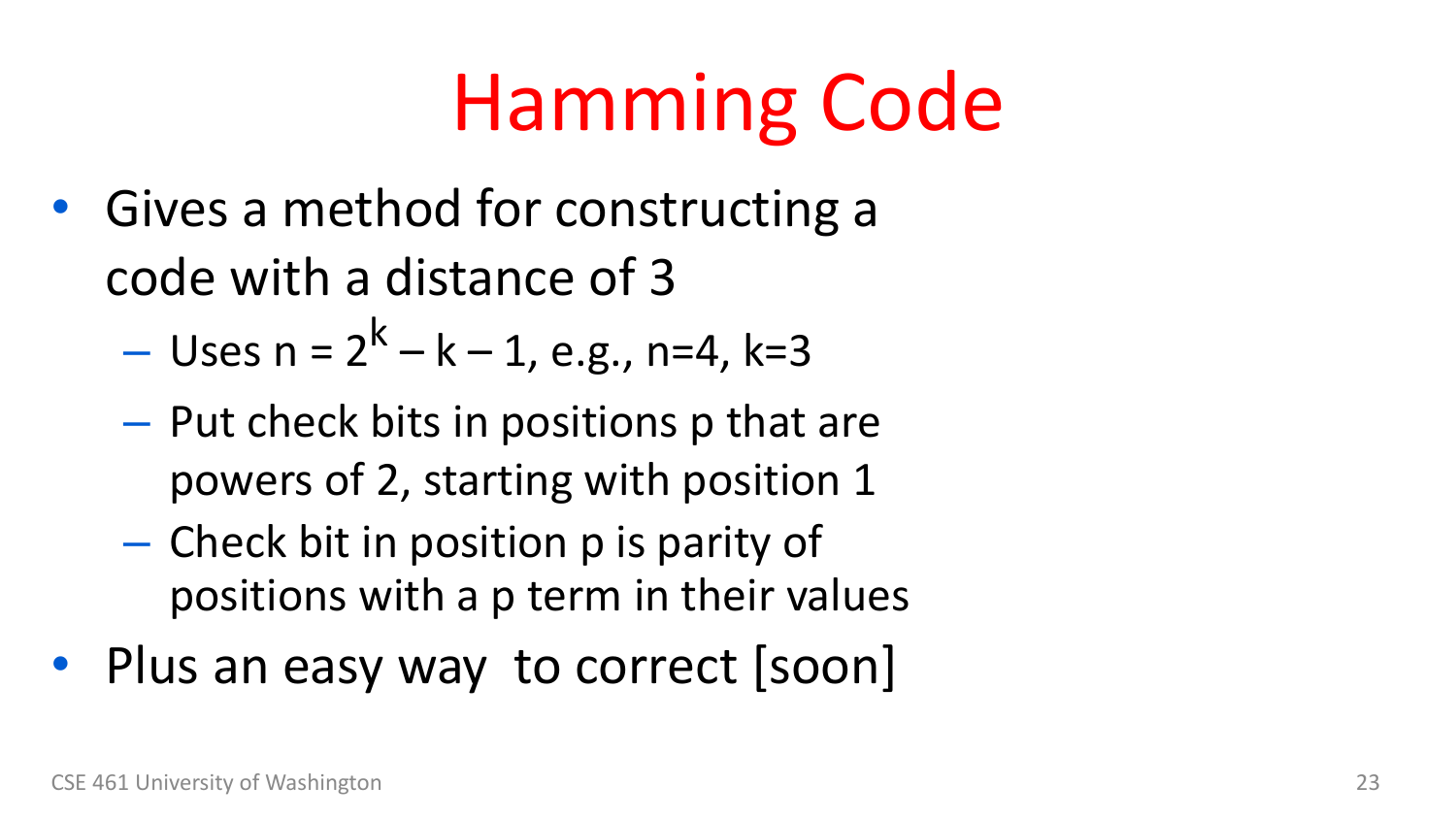# Hamming Code (2)

- Example: data=0101, 3 check bits
	- 7 bit code, check bit positions 1, 2, 4
	- Check 1 covers positions 1, 3, 5, 7
	- Check 2 covers positions 2, 3, 6, 7
	- Check 4 covers positions 4, 5, 6, 7

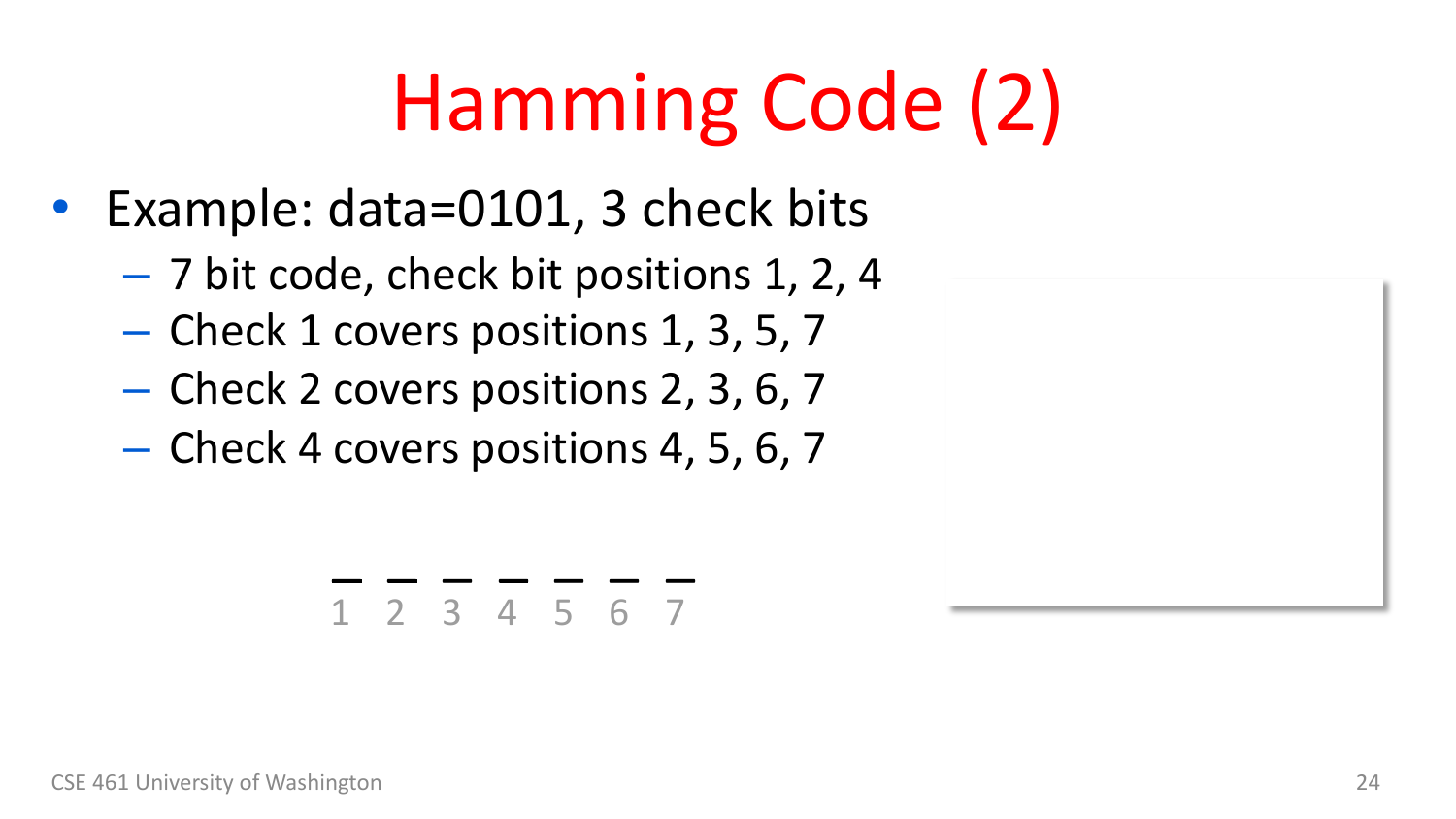# Hamming Code (3)

- Example: data=0101, 3 check bits
	- 7 bit code, check bit positions 1, 2, 4
	- Check 1 covers positions 1, 3, 5, 7
	- Check 2 covers positions 2, 3, 6, 7
	- Check 4 covers positions 4, 5, 6, 7

0 1 0 0 1 0 1 1 2 3 4 5 6 7

 $p_1 = 0+1+1 = 0$ ,  $p_2 = 0+0+1 = 1$ ,  $p_4 = 1+0+1 = 0$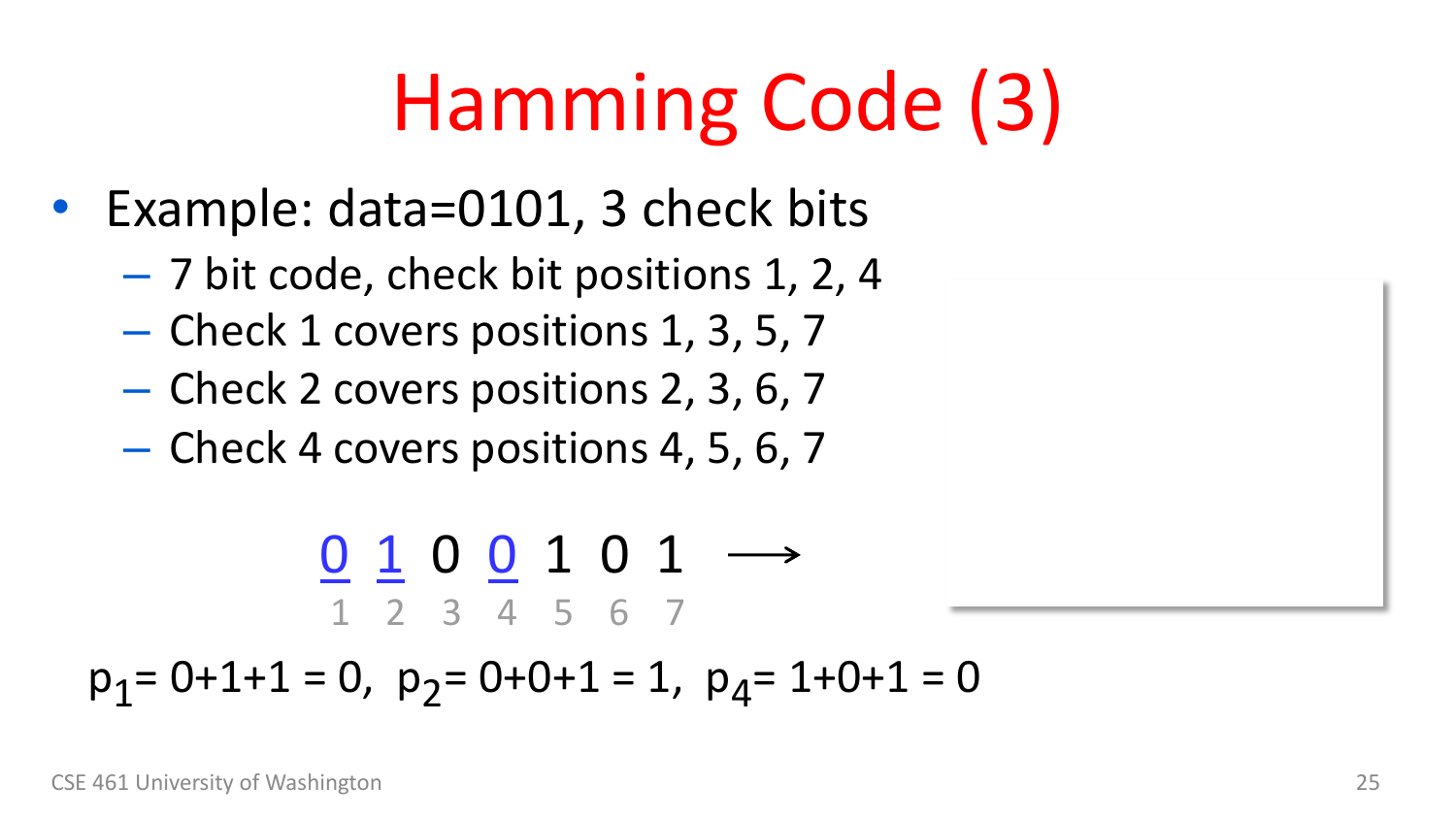# Hamming Code (4)

- To decode:
	- Recompute check bits (with parity sum including the check bit)
	- Arrange as a binary number
	- Value (syndrome) tells error position
	- Value of zero means no error
	- Otherwise, flip bit to correct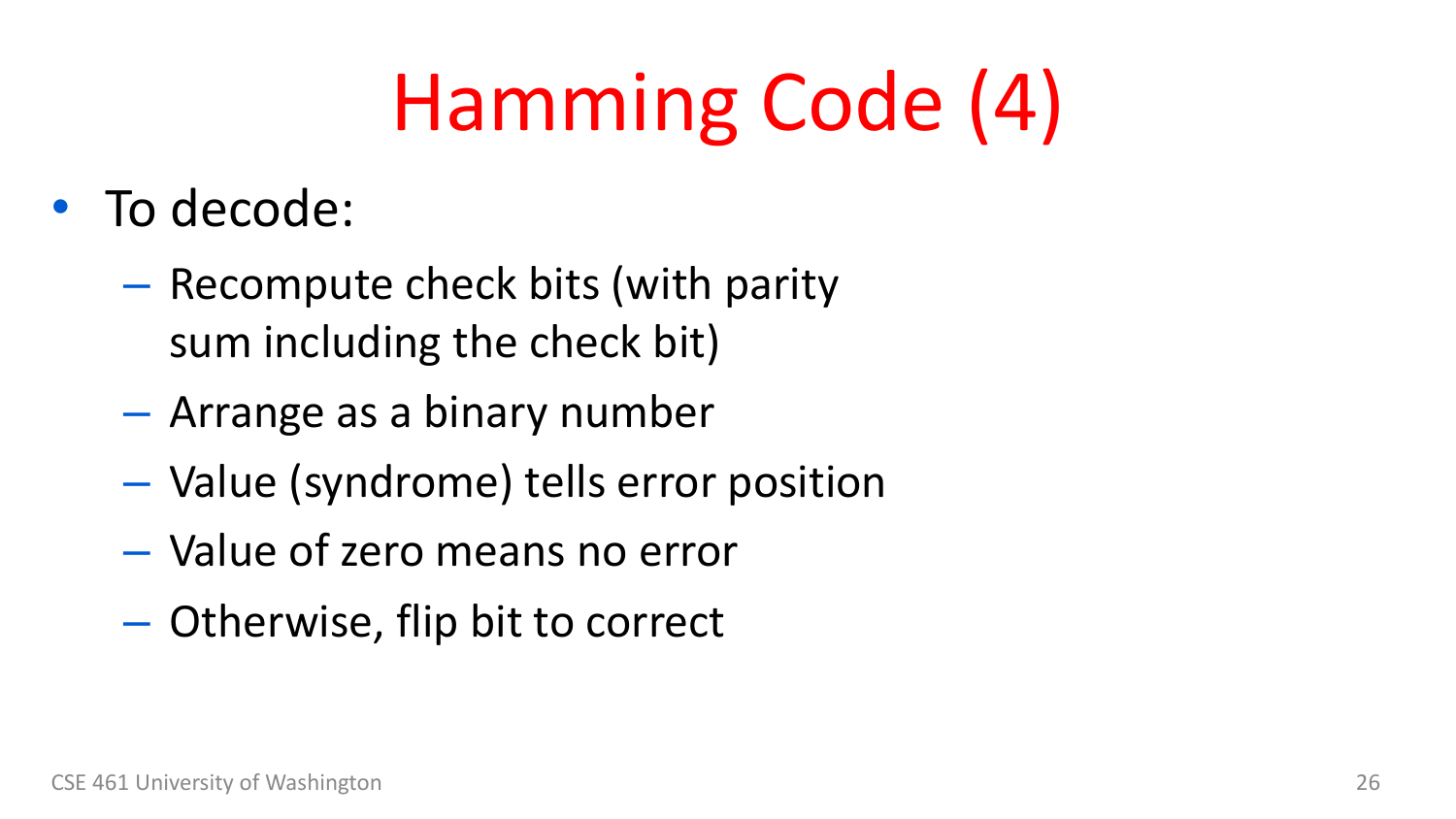# Hamming Code (5)

• Example, continued

$$
\longrightarrow \underbrace{0}_{1} \underbrace{1}_{2} \underbrace{0}_{3} \underbrace{0}_{4} \underbrace{1}_{5} \underbrace{0}_{6} \underbrace{1}_{7}
$$

$$
p_1 = p_2 =
$$

 $p_4$ =

Syndrome = Data =

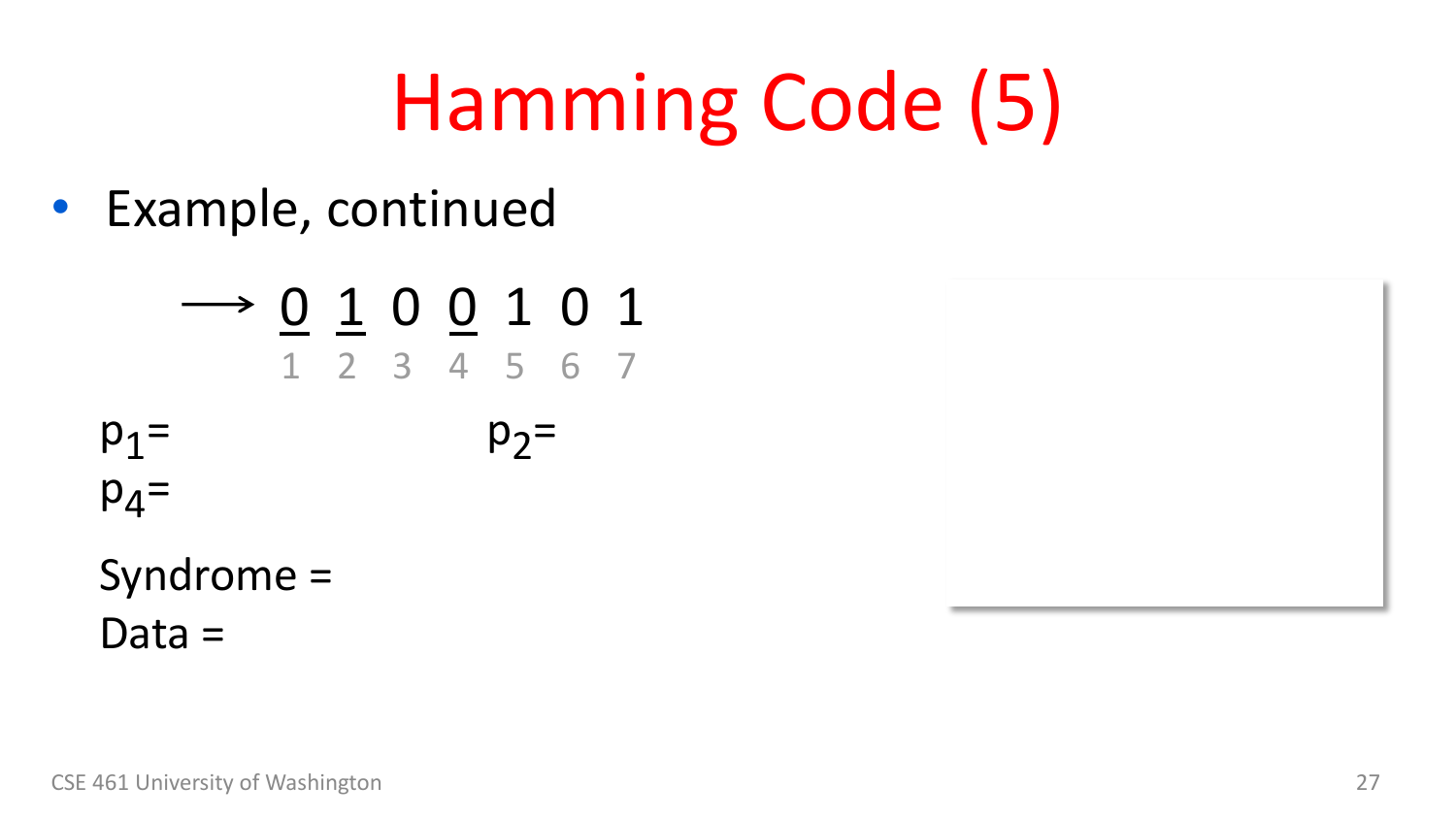# Hamming Code (6)

• Example, continued

$$
\longrightarrow \underbrace{0}_{1} \underbrace{1}_{2} \underbrace{0}_{3} \underbrace{0}_{4} \underbrace{1}_{5} \underbrace{0}_{6} \underbrace{1}_{7}
$$

$$
p_1 = 0 + 0 + 1 + 1 = 0, \quad p_2 = 1 + 0 + 0 + 1 = 0, p_4 = 0 + 1 + 0 + 1 = 0
$$

Syndrome = 000, no error Data = 0 1 0 1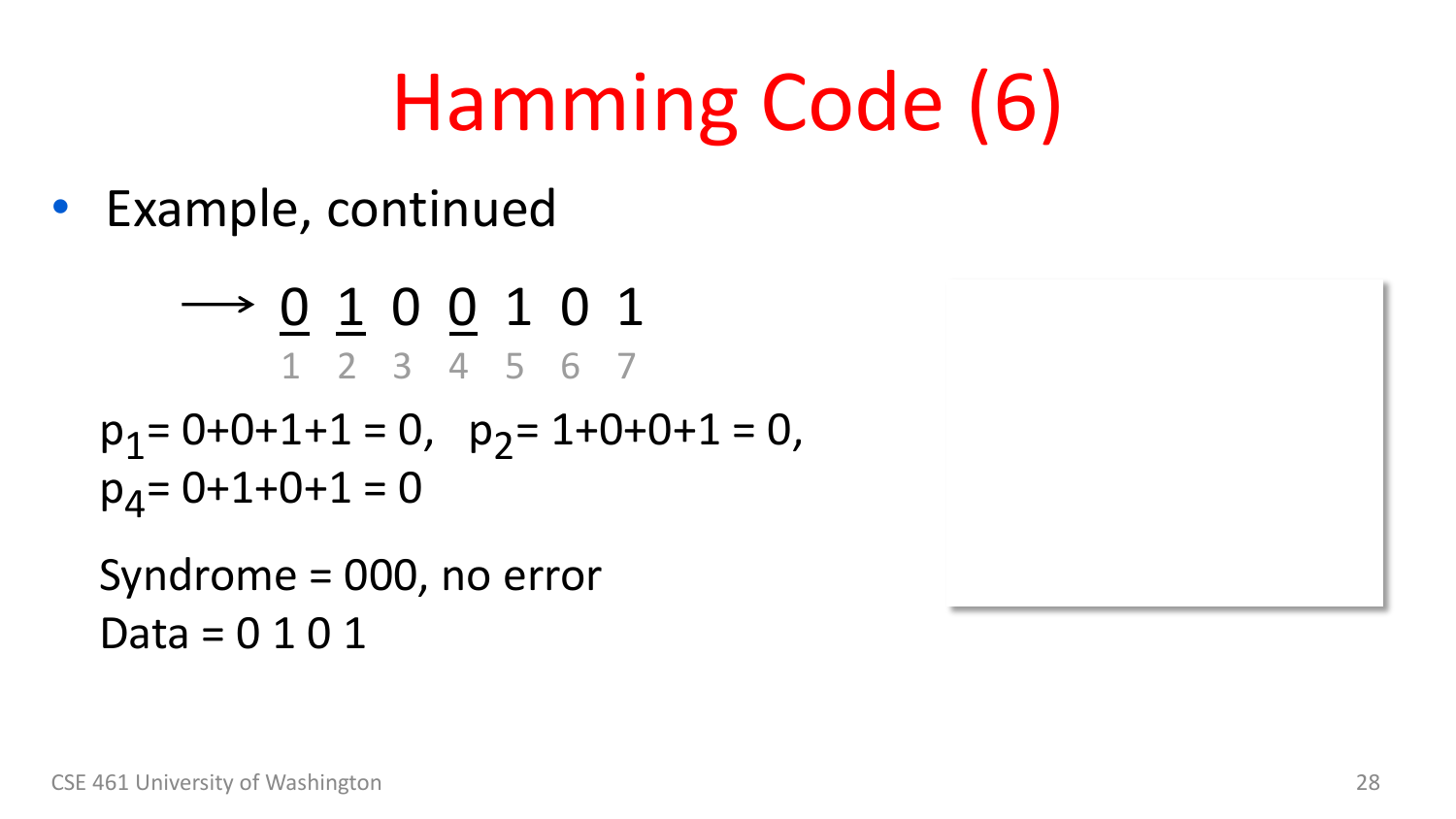# Hamming Code (7)

• Example, continued

$$
\longrightarrow \underbrace{0}_{1} \underbrace{1}_{2} \underbrace{0}_{3} \underbrace{0}_{4} \underbrace{1}_{5} \underbrace{1}_{6} \underbrace{1}_{7}
$$

$$
p_1 = p_2 =
$$

 $p_4$ =

Syndrome = Data =

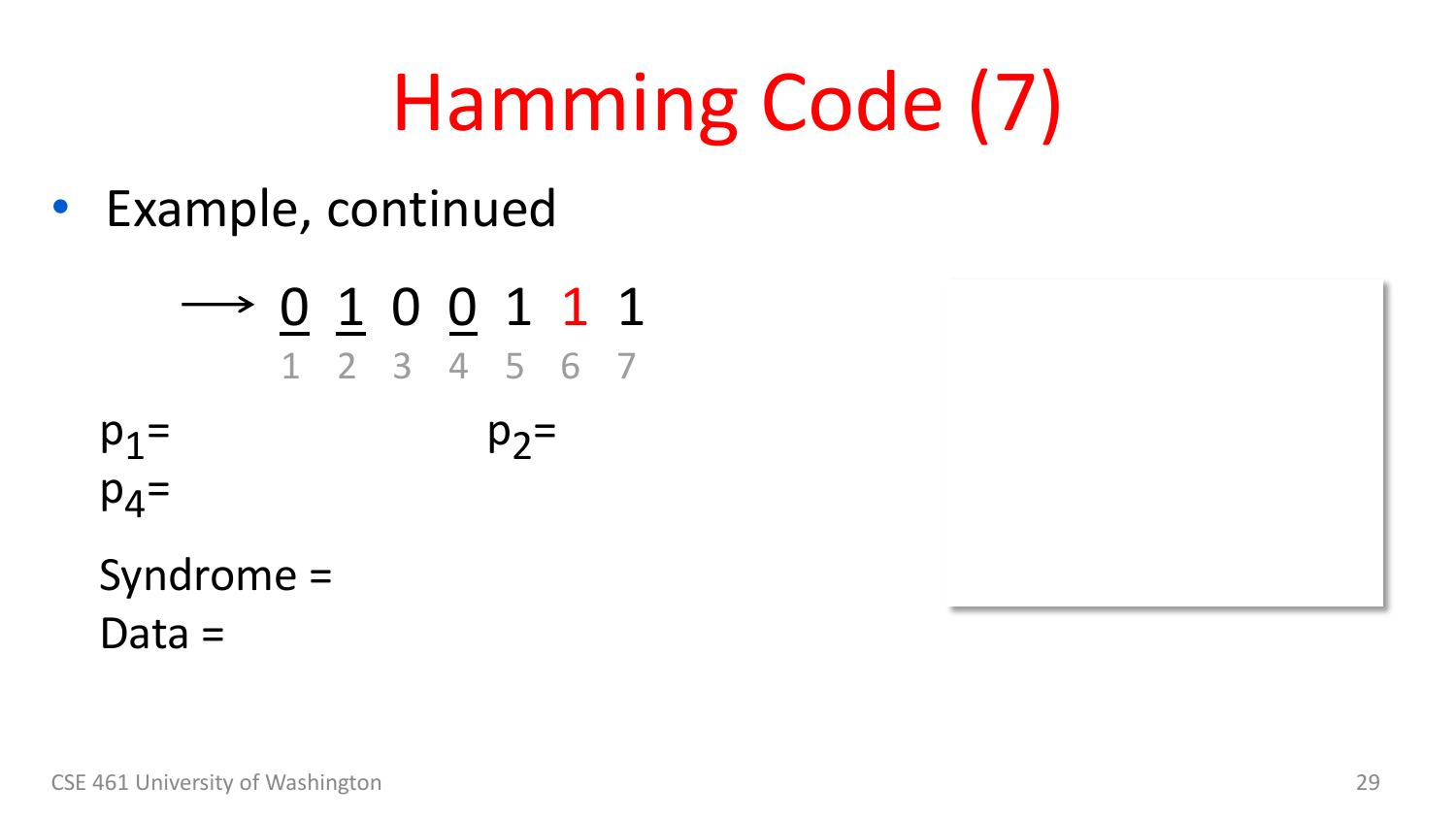# Hamming Code (8)

• Example, continued

 $\rightarrow$  0 1 0 0 1 1 1 1 2 3 4 5 6 7

 $p_1$  = 0+0+1+1 = 0,  $p_2$  = 1+0+1+1 = 1,  $p_A = 0 + 1 + 1 + 1 = 1$ 

Syndrome  $= 1 1 0$ , flip position 6 Data =  $0 1 0 1$  (correct after flip!)

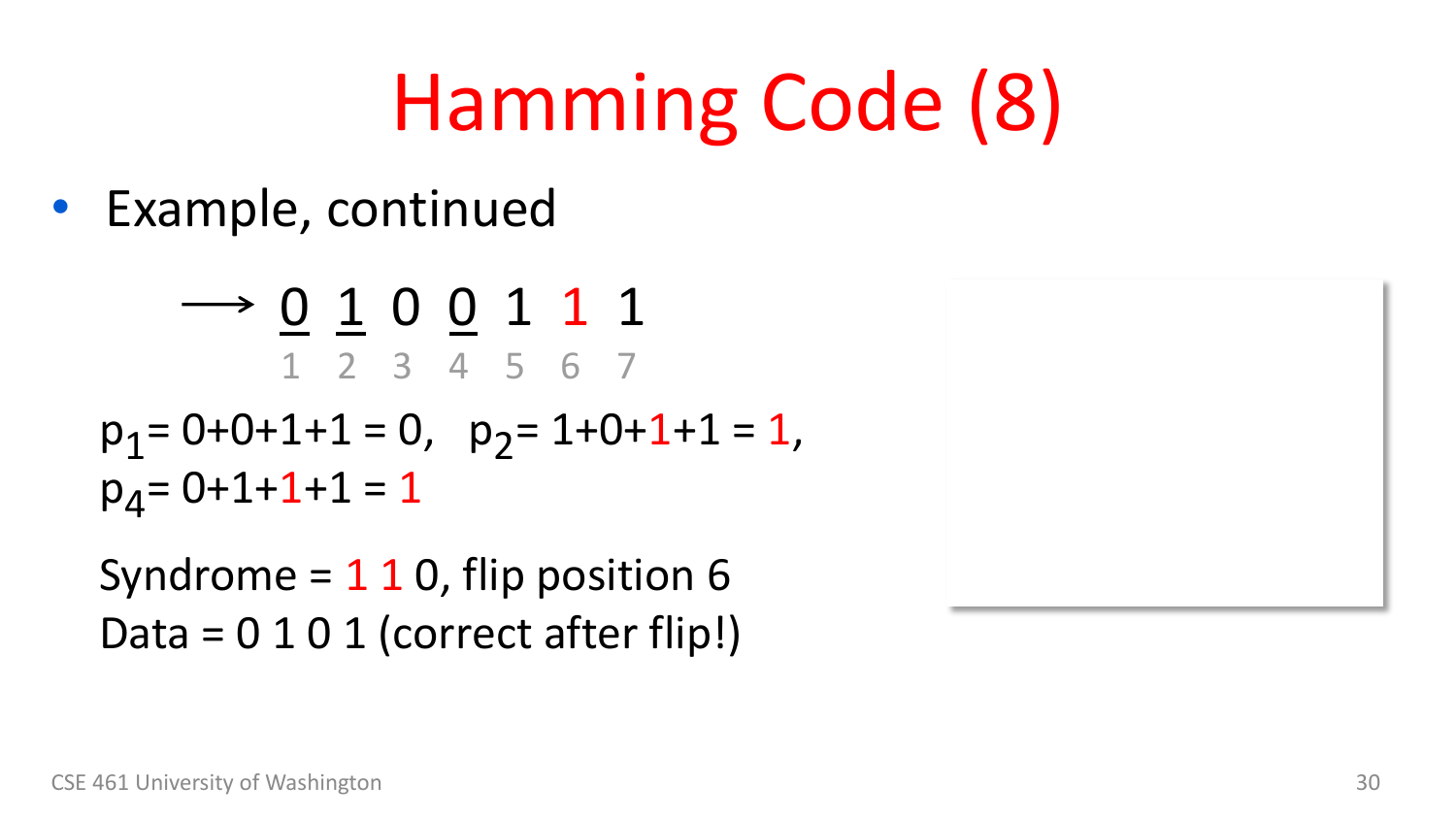#### Other Error Correction Codes

- Codes used in practice are much more involved than Hamming
- Convolutional codes (§3.2.3)
	- Take a stream of data and output a mix of the recent input bits
	- Makes each output bit less fragile
	- Decode using Viterbi algorithm (which can use bit confidence values)

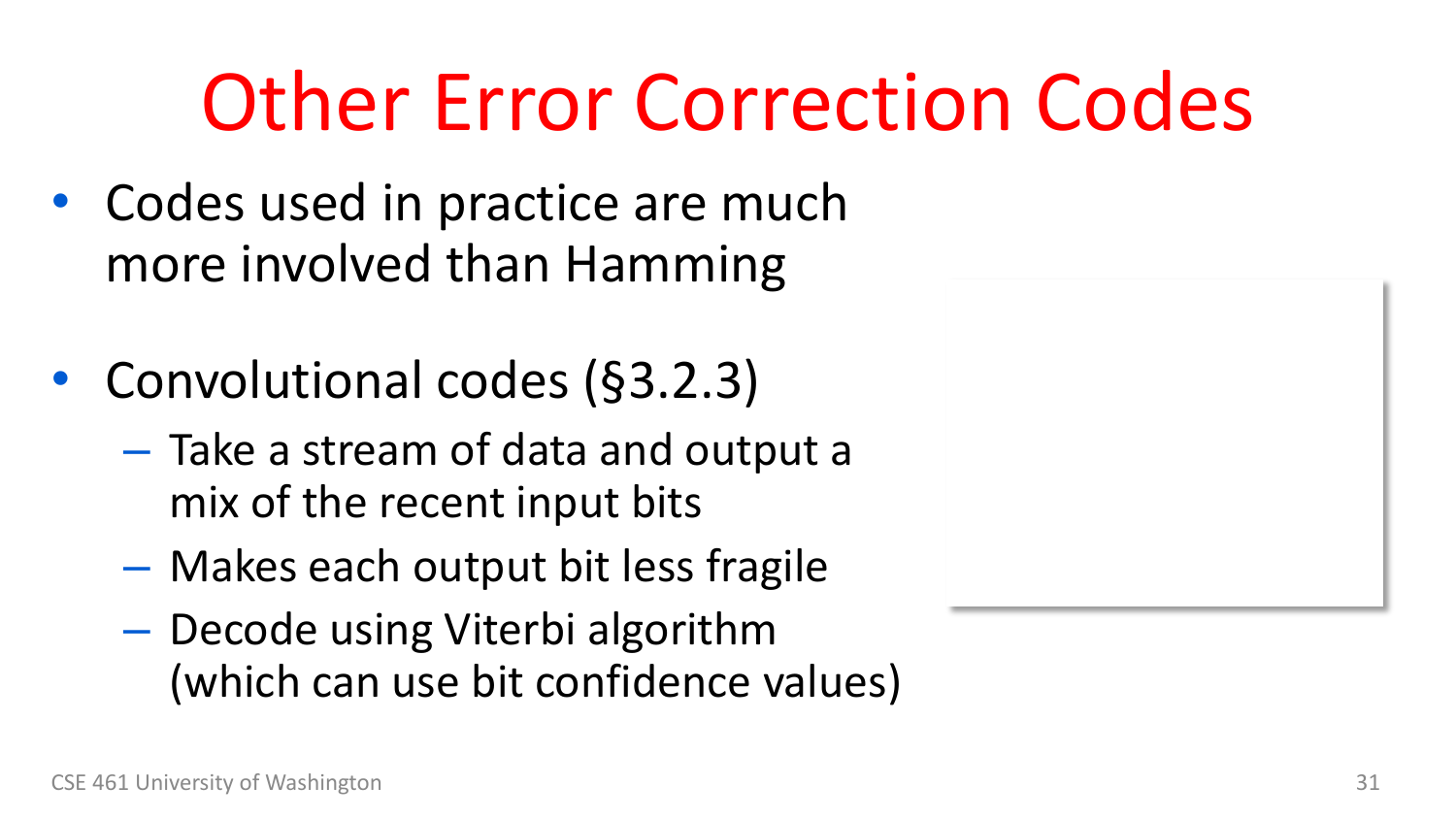# Other Codes (2) – LDPC

- Low Density Parity Check (§3.2.3)
	- LDPC based on sparse matrices
	- Decoded iteratively using a belief propagation algorithm
	- State of the art today
- Invented by Robert Gallager in 1963 as part of his PhD thesis
	- $-$  Promptly forgotten until 1996 ... Source: IEEE GHN, © 2009 IEEE

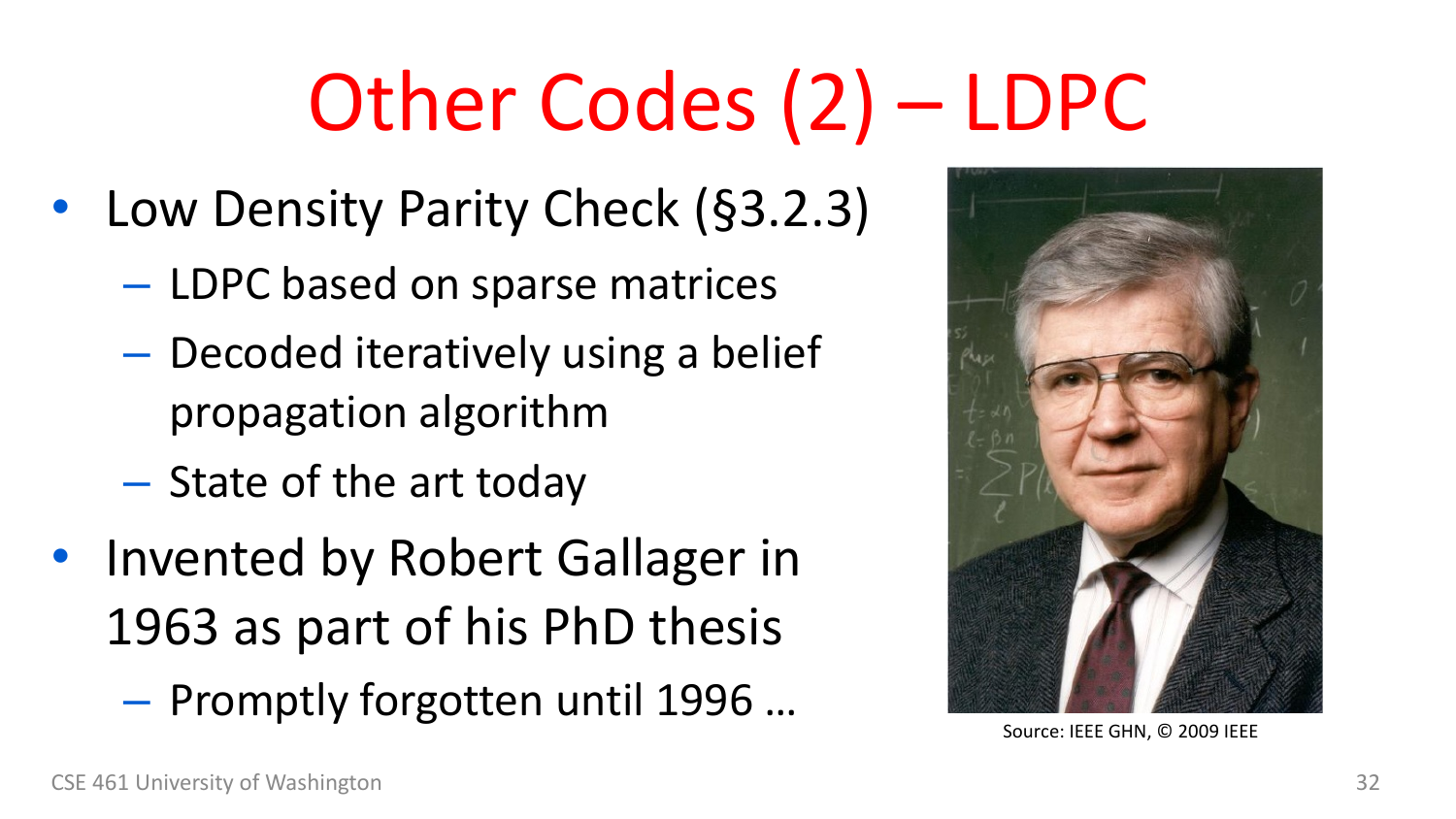#### Detection vs. Correction

- Which is better will depend on the pattern of errors. For example:
	- 1000 bit messages with a bit error rate (BER) of 1 in 10000
- Which has less overhead?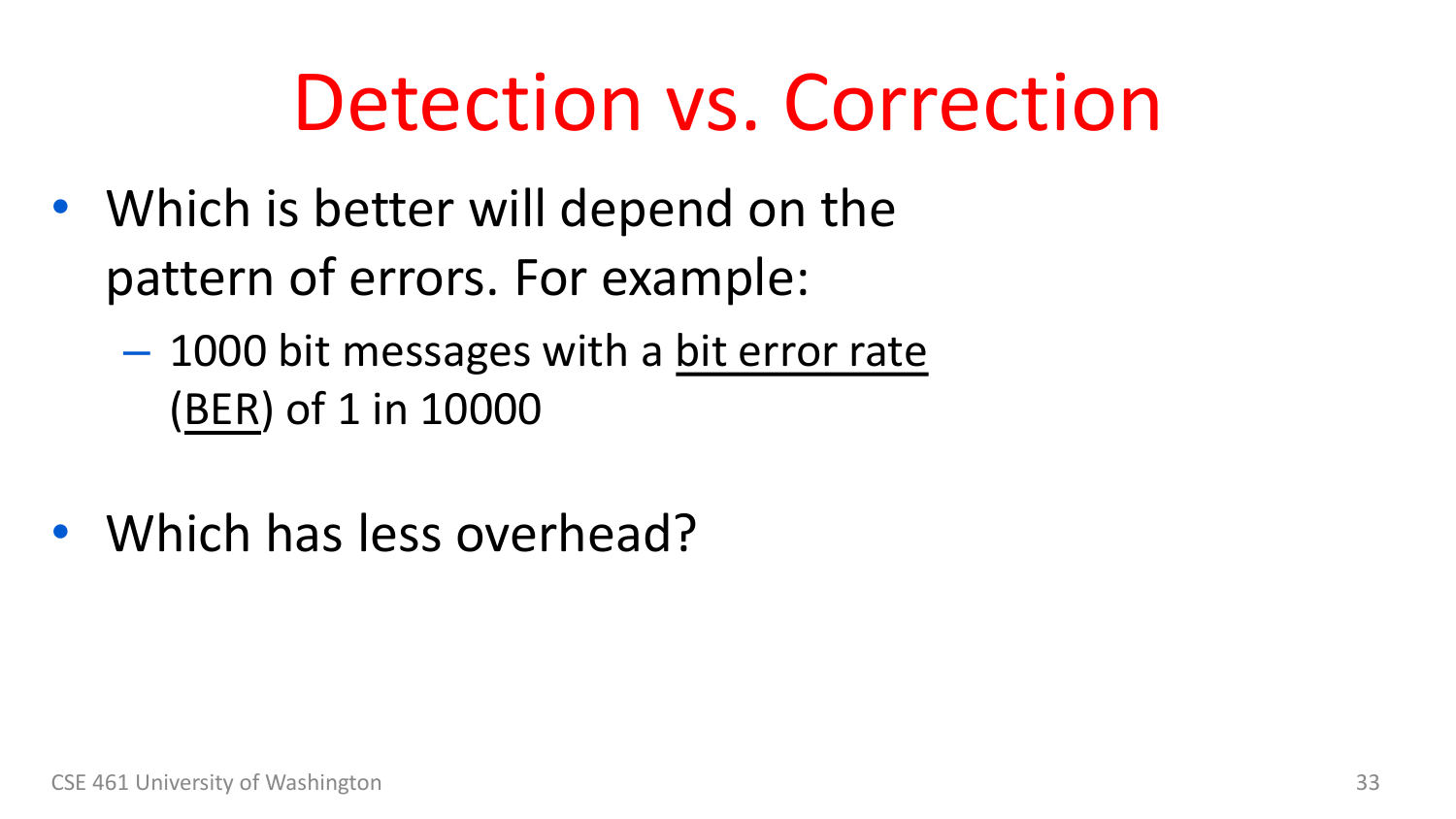#### Detection vs. Correction

- Which is better will depend on the pattern of errors. For example:
	- 1000 bit messages with a bit error rate (BER) of 1 in 10000
- Which has less overhead?
	- It still depends! We need to know more about the errors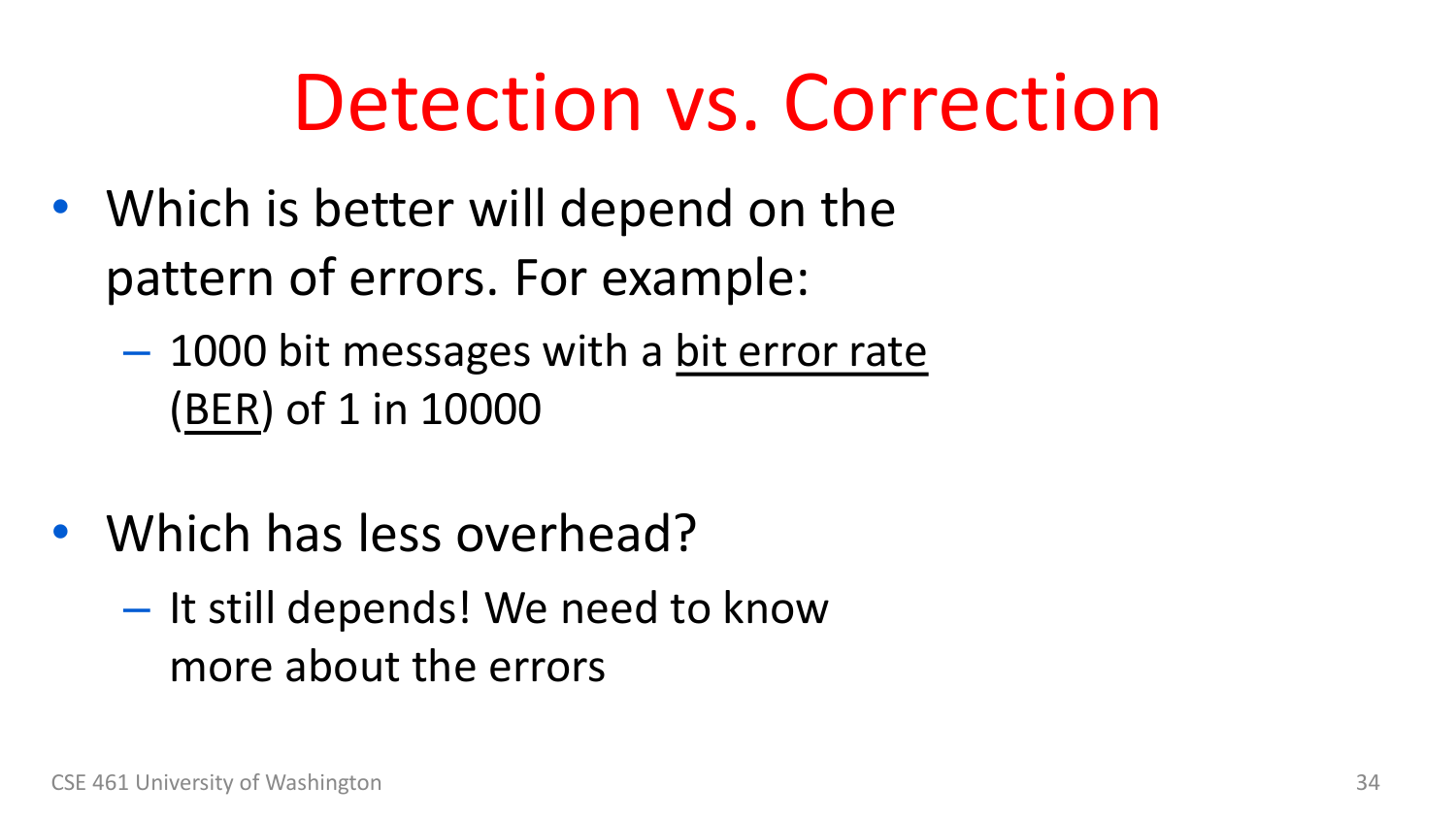## Detection vs. Correction (2)

- 1. Assume bit errors are random
	- Messages have 0 or maybe 1 error
- Error correction:
	- Need ~10 check bits per message
	- Overhead:
- Error detection:
	- $-$  Need  $\sim$ 1 check bits per message plus 1000 bit retransmission 1/10 of the time
	- Overhead: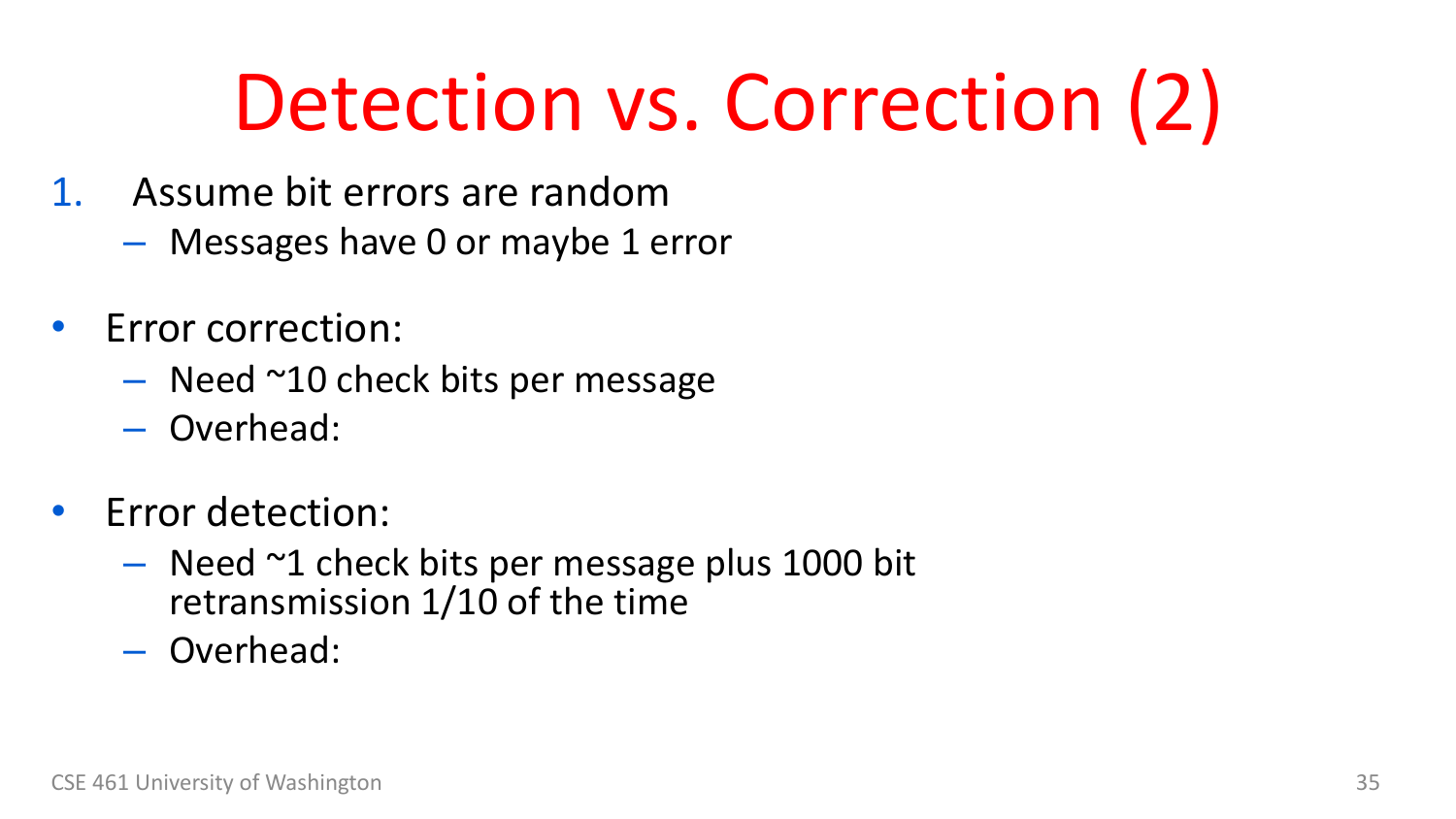## Detection vs. Correction (3)

- 2. Assume errors come in bursts of 100
	- Only 1 or 2 messages in 1000 have errors
- Error correction:
	- Need >>100 check bits per message
	- Overhead:
- Error detection:
	- Need 32? check bits per message plus 1000 bit resend 2/1000 of the time
	- Overhead: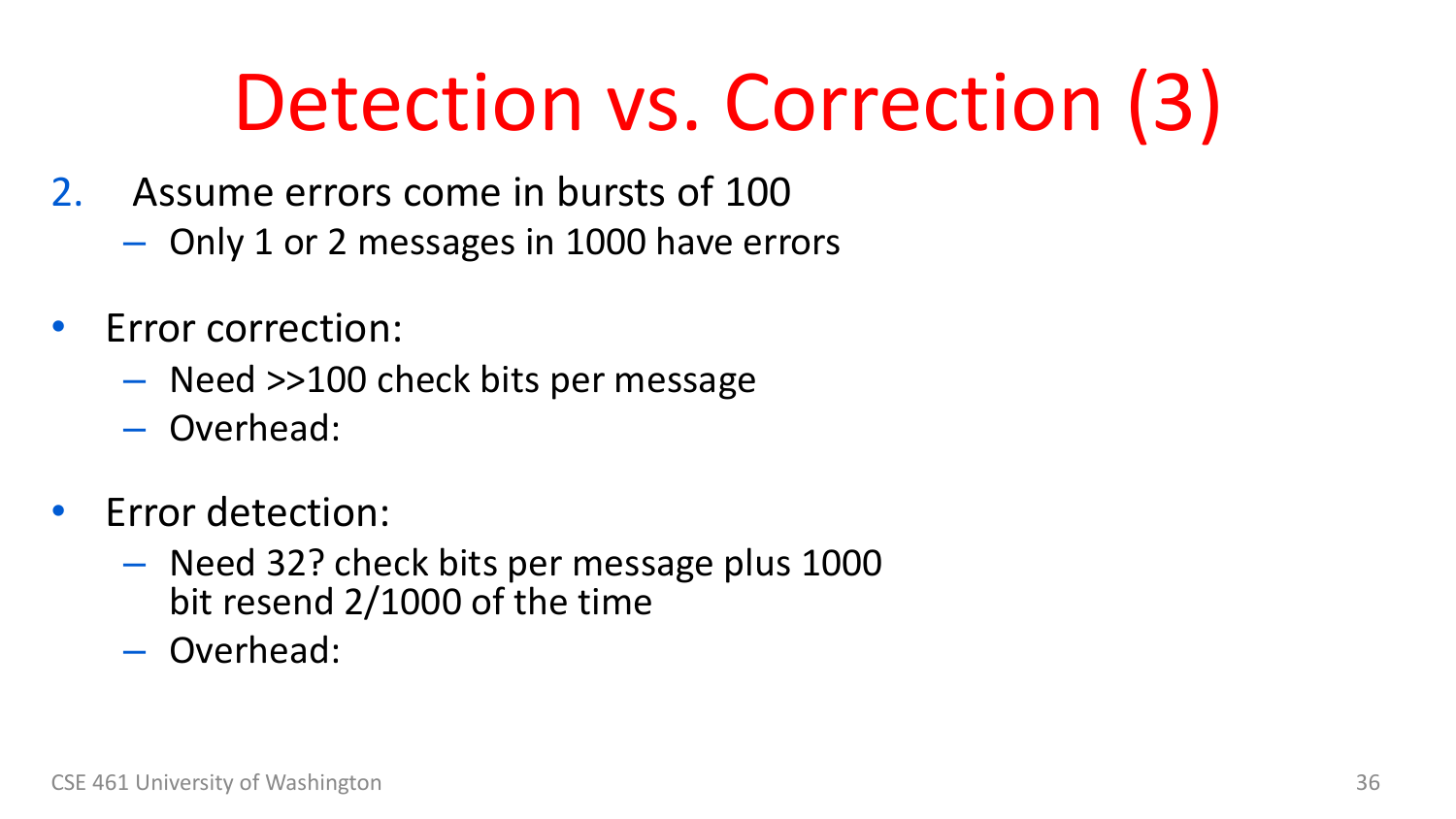## Detection vs. Correction (4)

- Error correction:
	- Needed when errors are expected
	- Or when no time for retransmission
- Error detection:
	- More efficient when errors are not expected
	- And when errors are large when they do occur